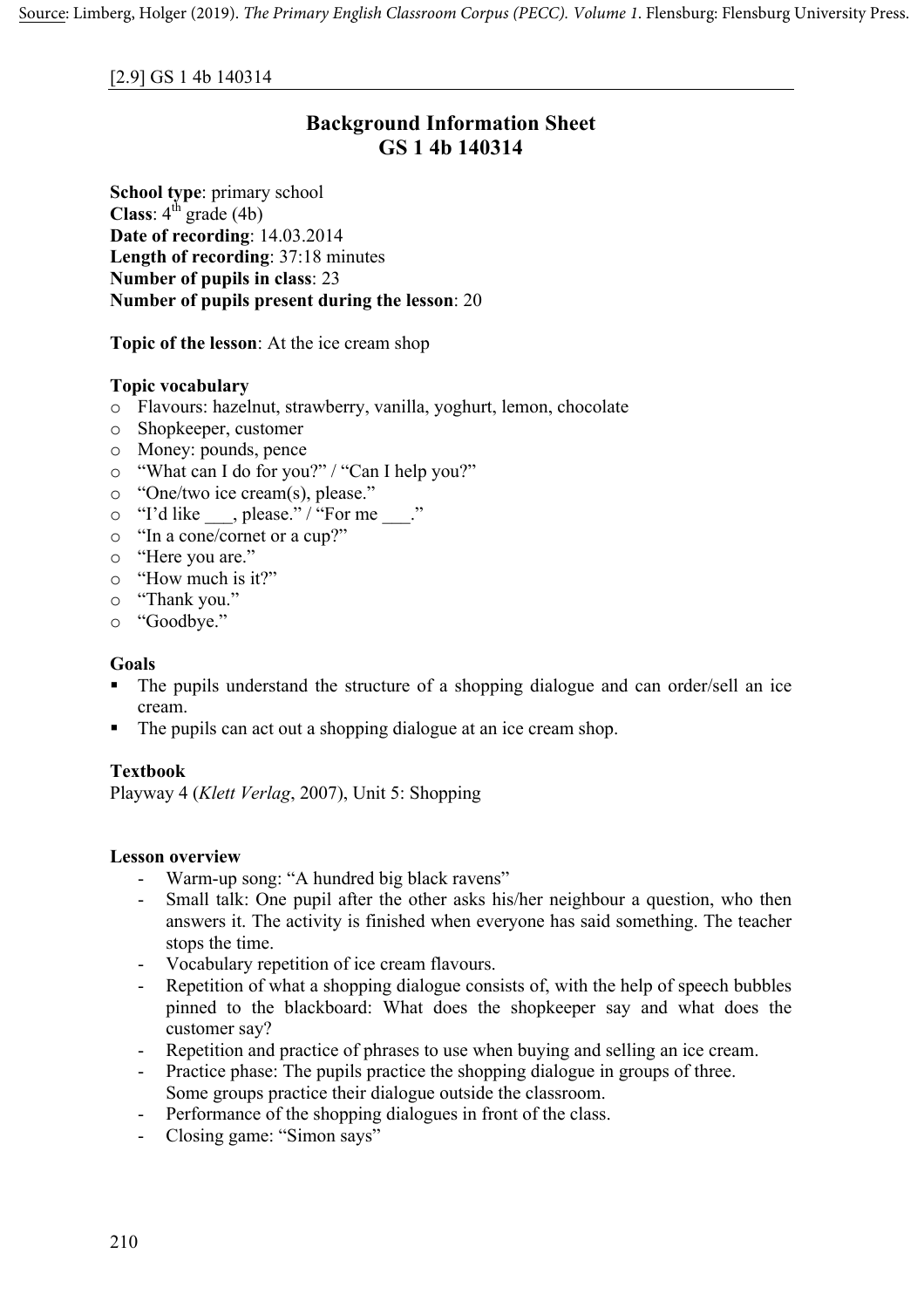#### **Interesting observations**

- Practice and performance of short dialogues
- Joint preparation of the dialogue phrases (for shopkeeper and customer)
- Language awareness: "cornet" vs. "cone" (ice cream); "I like" vs. "I'd like"
- Use of German to explain the difference between "I like" and "I'd like"

## **Use of media**

- CD with the song: "A hundred big black ravens" (Playway 4, Pupil's Book, p. 24)
- Pupil's Book (with the shopping dialogue and the vocabulary of the ice cream flavours)
- Flashcards with ice cream flavours and speech bubbles with phrases for the shopping dialogue
- Blackboard

#### **Personal notes**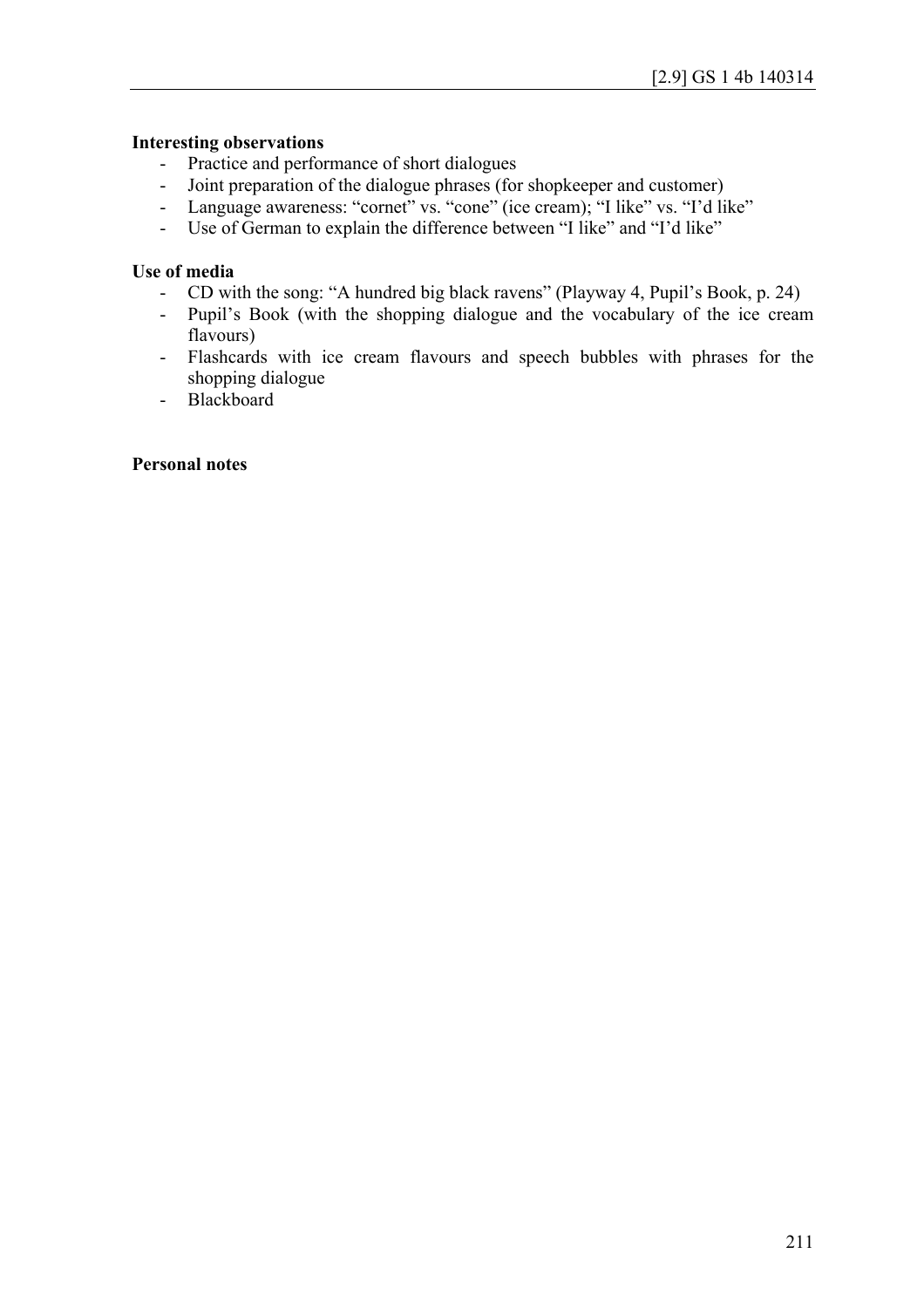```
001
002
003
0<sub>0</sub>4005
006
007
008
009
010
011
012
013
014
015
016
017
018
019
020
021
022
023
024
025
026
027
028
029
030
031
032
033
034
035
036
037
038
039
040
041
042
043
044
045
046
047
048
049
050
051
     Class: ((pupils put their things away))
     Teacher: emma hurry up
     Emma: yes
                ((the bell rings))
     Teacher: carl where is your pupil's book 
               and your pencil case? 
               wake up 
                ((Carl gets his things out))
     Max: wurden unsere (x) am freitag abgegeben?
     Teacher: i don't think so 
     Pupil x: ich glaub nicht
     Teacher: no 
               me neither
                (2.0)
               okay 
                stand up please
               no pupil's book ((to Carl))
               this is your activity book
     Class: ((pupils stand up)) 
     Teacher: ((turns on the CD player and starts to sing))
               a hundred=
     Class: ((pupils join in quietly))
     Teacher & 
     Class: =big black ravens=
     Teacher: ((indicates that she can't hear the pupils
                   by holding her hand next to her ear))
    Class: ((pupils start singing louder))
     Teacher & 
     Class: ((sing and gesture along))
                =are flying after you
               they want to steal your piggy bank 
               so this is what you do 
               you put a face ((pupils sing 'put'))
               you shake your fist 
               you shout NO WAY
               and ten fly away
               fly away fly away fly away 
               [((the teachers writes the numbers 
                    from 90 to 10 on the board; 
                    then erases each number
                    after it has occurred in the song))]
               [ninety big black ravens 
               are flying after you 
               they want to steal your piggy bank 
               so this is what you do]
               you put a face ((pupils sing 'put'))
               [((the teacher writes 'pull a face' 
                    on the board))]
               [you shake your fist 
               you shout NO WAY
               and ten fly away
```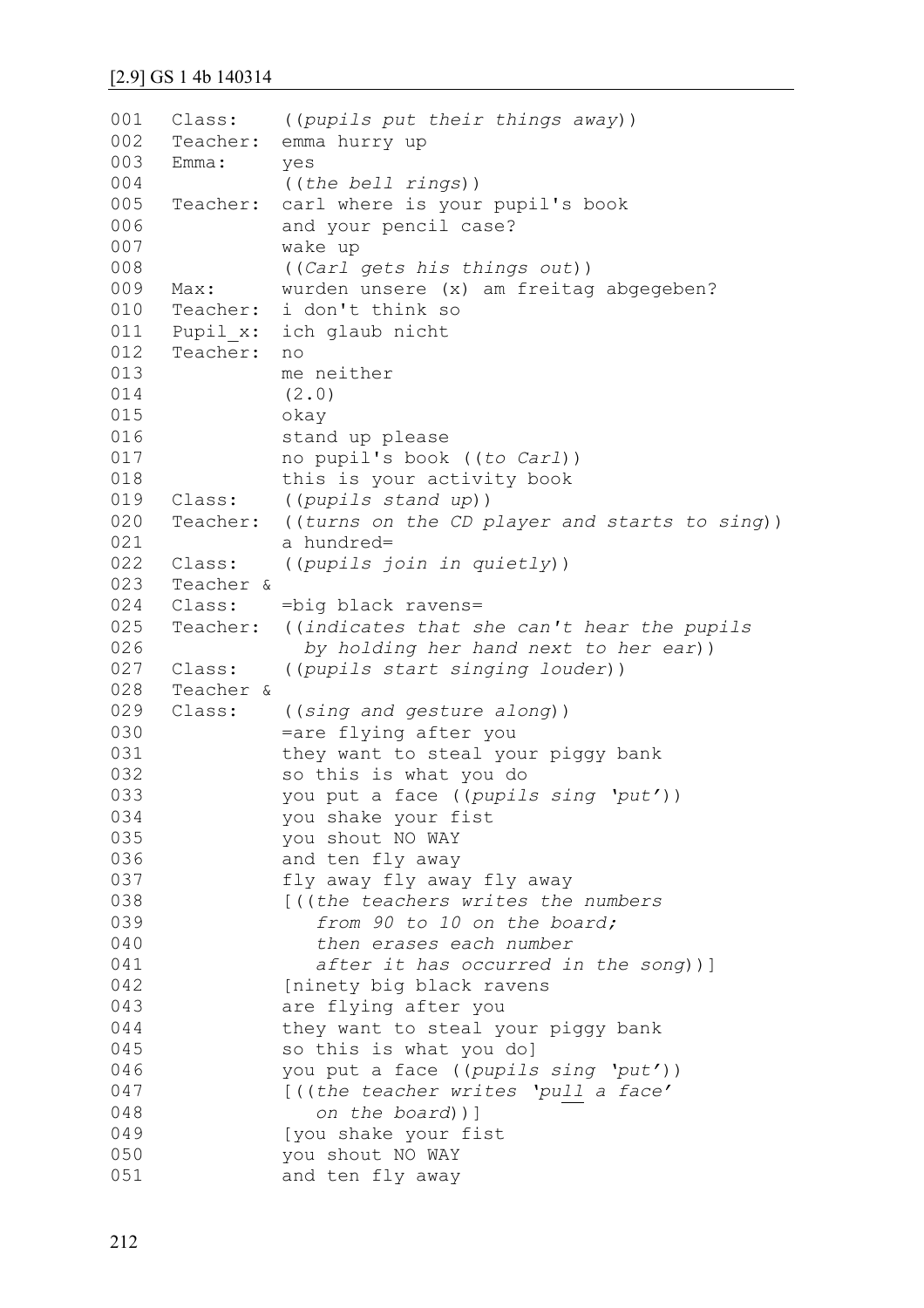| 052 | fly away fly away fly away]             |
|-----|-----------------------------------------|
| 053 | eighty big black ravens                 |
| 054 | are flying after you                    |
| 055 | they want to steal your piggy bank      |
| 056 | so this is what you do                  |
| 057 | ((the teacher points at the board where |
| 058 | she wrote 'pull a face'))               |
| 059 | you pull a face                         |
| 060 | you shake your fist                     |
| 061 | you shout NO WAY                        |
| 062 | and ten fly away                        |
| 063 | fly away fly away fly away              |
| 064 | seventy big black ravens                |
| 065 | are flying after you                    |
| 066 | they want to steal your piggy bank      |
| 067 | so this is what you do                  |
| 068 | you pull a face                         |
| 069 | you shake your fist                     |
| 070 | you shout NO WAY                        |
| 071 | and ten fly away                        |
| 072 | fly away fly away fly away              |
| 073 | sixty big black ravens                  |
| 074 | are flying after you                    |
| 075 | they want to steal your piggy bank      |
| 076 | so this is what you do                  |
| 077 | you pull a face                         |
| 078 | you shake your fist                     |
| 079 | you shout NO WAY                        |
| 080 | and ten fly away                        |
| 081 | fly away fly away fly away              |
| 082 | fifty big black ravens                  |
| 083 | are flying after you                    |
| 084 | they want to steal your piggy bank      |
| 085 | so this is what you do                  |
| 086 | you pull a face                         |
| 087 | you shake your fist                     |
| 088 | you shout NO WAY                        |
| 089 | and ten fly away                        |
| 090 | fly away fly away fly away              |
| 091 | forty big black ravens                  |
| 092 | are flying after you                    |
| 093 | they want to steal your piggy bank      |
| 094 | so this is what you do                  |
| 095 | you pull a face                         |
| 096 | you shake your fist                     |
| 097 | you shout NO WAY                        |
| 098 | and ten fly away                        |
| 099 | fly away fly away fly away              |
| 100 | thirty big black ravens                 |
| 101 | are flying after you                    |
| 102 | they want to steal your piggy bank      |
|     |                                         |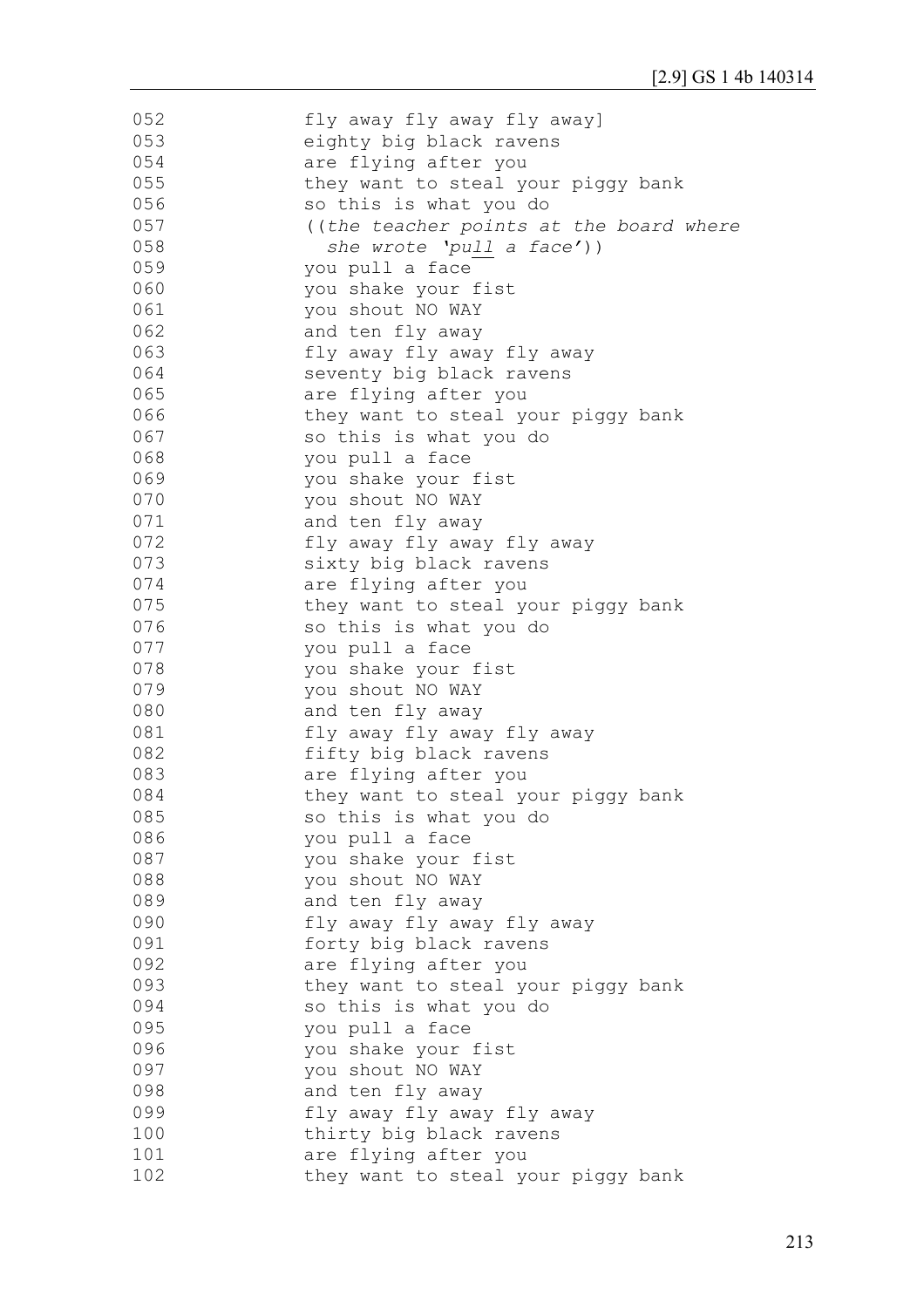| 103<br>104 |                     | so this is what you do<br>you pull a face |
|------------|---------------------|-------------------------------------------|
| 105        |                     | you shake your fist                       |
| 106        |                     | you shout NO WAY                          |
| 107        |                     | and ten fly away                          |
| 108        |                     | fly away fly away fly away                |
| 109        |                     | twenty big black ravens                   |
| 110        |                     | are flying after you                      |
| 111        |                     | they want to steal your piggy bank        |
| 112        |                     | so this is what you do                    |
| 113        |                     | you pull a face                           |
| 114        |                     | you shake your fist                       |
| 115        |                     | you shout NO WAY                          |
| 116        |                     | and ten fly away                          |
| 117        |                     | fly away fly away fly away                |
| 118        |                     | ten big black ravens                      |
| 119        |                     | are flying after you                      |
| 120        |                     | they want to steal your piggy bank        |
| 121        |                     | so this is what you do                    |
| 122        |                     | you pull a face                           |
| 123        |                     | you shake your first                      |
| 124        |                     | you shout NO WAY                          |
| 125        |                     | and ten fly away                          |
| 126        |                     | fly away fly away fly away                |
| 127        |                     | [((the song ends;                         |
| 128        |                     | the pupils mumble and sit down))]         |
| 129        |                     | Teacher: [((turns off the CD player))]    |
| 130        |                     | [sh:]                                     |
| 131        |                     | alright                                   |
| 132        |                     | we want to do our small talk              |
| 133        |                     | who can start?                            |
| 134        |                     | i check the time                          |
| 135        |                     | ehm emma                                  |
| 136        |                     | ((Emma wants to start immediately))       |
| 137        |                     | < <f> wait wait wait&gt;</f>              |
| 138        |                     | ready steady go                           |
| 139        | Emma:               | what's your name?                         |
| 140        | Leon:               | my name is leon.                          |
| 141        |                     | ehm can i have (-) your school bag?       |
| 142        | Valentine: no sorry |                                           |
| 143        |                     | have you got a sister?                    |
| 144        | Matt:               | yes i have                                |
| 145        |                     | have you got a brother?                   |
| 146        | Linda:              | yes i have                                |
| 147        |                     | how are you?                              |
| 148        | Mats:               | i'm fine                                  |
| 149        |                     | ehm how are you?                          |
| 150        | Chris:              | i'm fine                                  |
| 151        |                     | what's the time?                          |
| 152        | Mia:                | ehm i don't know                          |
| 153        | Teacher: [eh eh]    |                                           |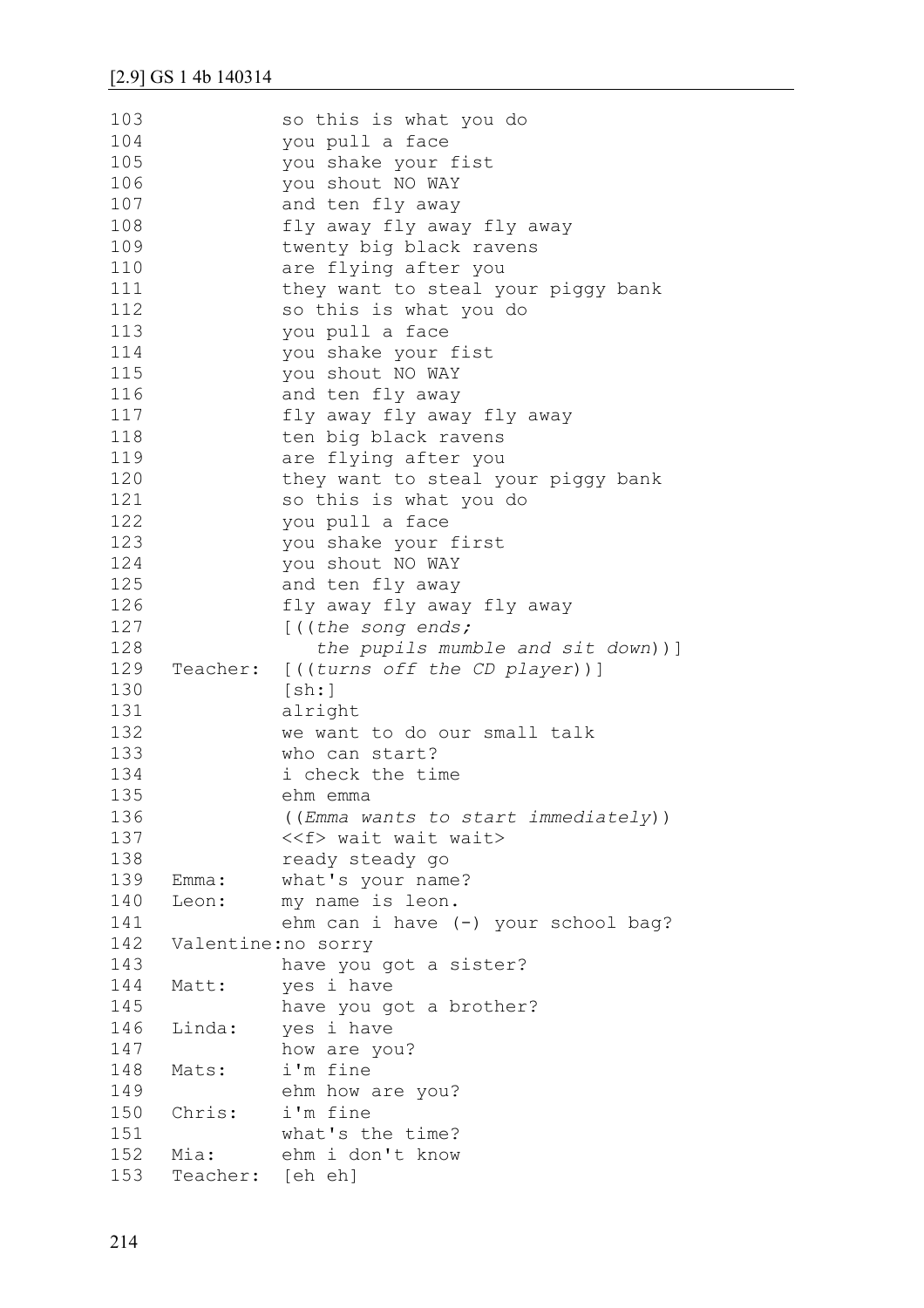```
154
155
156
157
158
159
160
161
162
163
164
165
166
167
168
169
170
171
172
173
174
175
176
177
178
179
180
181
182
183
184
185
186
187
188
189
190
191
192
193
194
195
196
197
198
199
200
201
202
203
204
     Mia: [how] 
     Teacher: you can check the watch
     Mia: yes äh it's ehm quarter past ten.
               how (-) how are you?
     Carl: i am fine 
               what's your name?
     Nora: my name is nora
               what's the weather like today?
     Max: it's cloudy and cold 
               what's the name?
     Toni: [my]
     Teacher: [what's] your name
     Max: [what's your name?]
     Toni: [my name is] toni.
               can i have your pencil case?
     Maria: no sorry 
               ehm can i have (your) book?
     Tim: no sorry 
               what's your favourite drink?
     Nelly: my favourite drink is (---) coke 
               can i have a book?
     Jonas: yeah
               what's your name? 
     Sophie: my name is sophie.
               ehm what's your favourite food?
     Melvin: my favourite food is pizza. 
               how do you get to school?
     Mila: i ge- ehm i get to school (-) by bus.
     Teacher: [good question]
     Mila: [ehm what's your] name?
     Vince: vince
               what's your telephone number?
     Emma: my telephone number is 
               one o one eight four nine two 
               four three six four.
     Teacher: okay 
               one minute and twenty-two seconds 
     Class: ((pupils moan because they did not break
                  their record))
     Teacher: alright 
               we want to do (4.0)
               ((cleans the board))
               we are in our ice cream shop
     Class: ((pupils mumble))
     Teacher: and we had (-) six flavours
               who (---) remembers?
               one two three four flavours? 
               ((holds some flashcards in her hand)) 
               ehm vince
     Vince: hazelnut
     Teacher: oh good
```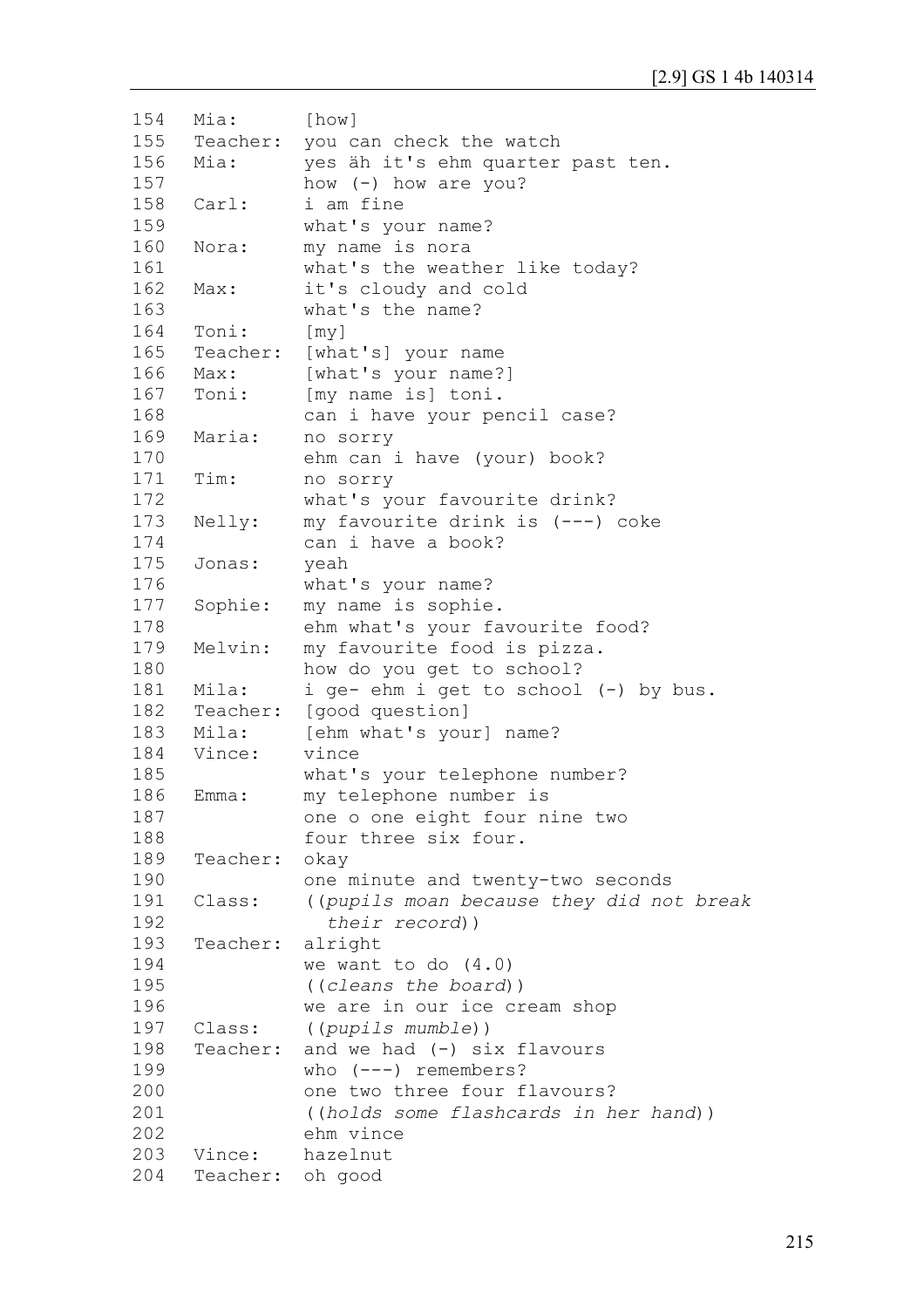```
205
206
207
208
209
210
211
212
213
214
215
216
217
218
219
220
221
222
223
224
225
226
227
228
229
230
231
232
233
234
235
236
237
238
239
240
241
242
243
244
245
246
247
248
249
250
251
252
253
254
255
               [hazelnut]
               [((holds up the corresponding flashcard))]
     Class: hazelnut
     Teacher: <<t> hazelnut>
     Class: <<t> hazelnut>
     Teacher: << h> hazelnut>
               ((pins the flashcard to the board))
     Class: << h> hazelnut>
     Teacher: i've got five more 
              mats
     Mats: strawberry ((uttered with a short vowel))
     Pupil_x: oh man
     Teacher: stra::wberry
     Class: stra:wberry
     Teacher: stra:wberry
     Class: stra:wberry
     Teacher: <<f> strawberry>
     Class: <<f> strawberry>
     Teacher: << p> strawberry>
     Class: <<p> strawberry>
     Teacher: hazelnut
     Class: hazelnut
     Teacher: strawberry
     Class: strawberry
     Teacher: leon
     Leon: vanilja
     Teacher: oh that's quite close 
               who can help? 
               ehm sophie
     Sophie: vanilla (([venɪla]))
     Teacher: vanilla (([vənɪlə]))
     Class: vanilla
     Teacher: vanilla
     Class: vanilla
     Teacher: ((pins the flashcard to the board))
     Teacher: hazelnut
     Class: hazelnut
     Teacher: strawberry
     Class: strawberry
     Teacher: vanilla
     Class: vanilla
     Teacher: ((looks around for the next pupil)) 
               ehm tim
     Tim: yogurt
     Teacher: yogurt
     Class: yogurt
     Teacher: <<t> yogurt>
     Class: <<t> yogurt>
     Teacher: << h> yogurt>
     Class: << h> yogurt>
     Teacher: ((points at the different flashcards
```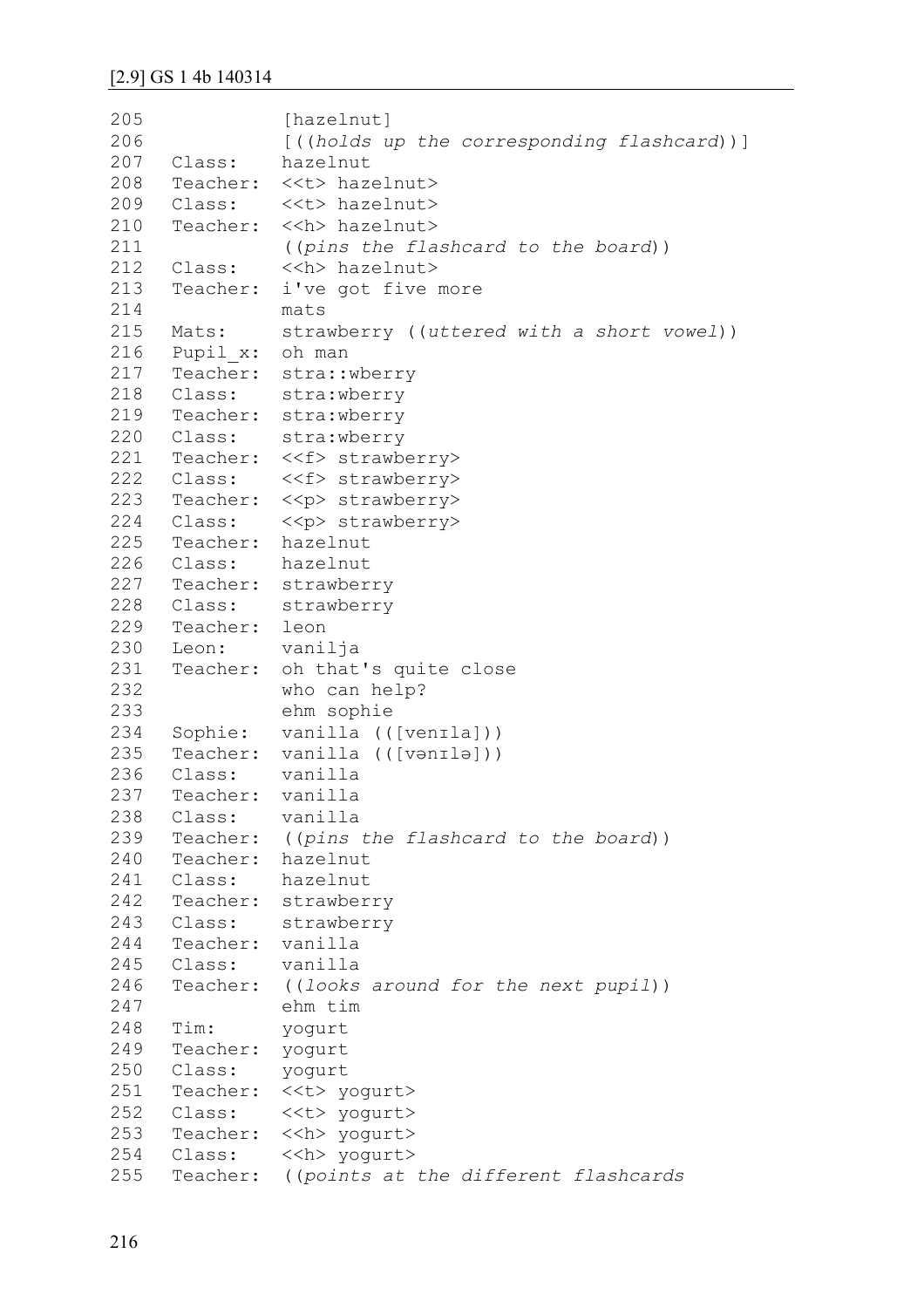```
256
257
258
259
260
261
262
263
264
265
266
267
268
269
270
271
272
273
274
275
276
277
278
279
280
281
282
283
284
285
286
287
288
289
290
291
292
293
294
295
296
297
298
299
300
301
302
303
304
305
306
                  on the board))
     Class: hazelnut
               strawberry 
               vanilla 
               yogurt
     Teacher: very good 
               ehm mia
     Mia: lemon
     Teacher: lemon
     Class: lemon
     Teacher: << h> lemon>
     Class: <<h> lemon>
     Teacher: << p> lemon>
     Class: \langle p \rangle lemon>
     Teacher: ((pins the flashcard to the board,
                  then points at the first one))
     Class: hazelnut 
     Teacher: ((points at the fourth one)) 
     Class: strawghurt 
     Teacher: ((looks irritated)) 
     Class: yogurt 
     Teacher: ((points at the second one)) 
     Class: strawberry
     Teacher: ((points at the fifth one)) 
     Class: lemon 
     Teacher: ((points at the third one)) 
     Class: vanilla
     Teacher: ((points at her lips to emphasize the 
                   'v' in vanilla)) 
               vanilla
     Class: vanilla
     Teacher: ehm (3.0) carl
     Carl: chocolate
     Teacher: chocolate
     Class: chocolate
     Teacher: chocolate
     Class: chocolate
     Teacher: ((pins the flashcard to the board))
               okay 
               all together 
               ((points at the third flashcard))
     Class: vanilla
     Teacher: ((points at her lips again))
               vanilla
     Class: vanilla
     Teacher: ((points at the second flashcard))
     Class: strawberry 
     Teacher: ((points at the fourth flashcard)) 
     Class: yogurt
     Teacher: yogurt
     Class: yogurt
```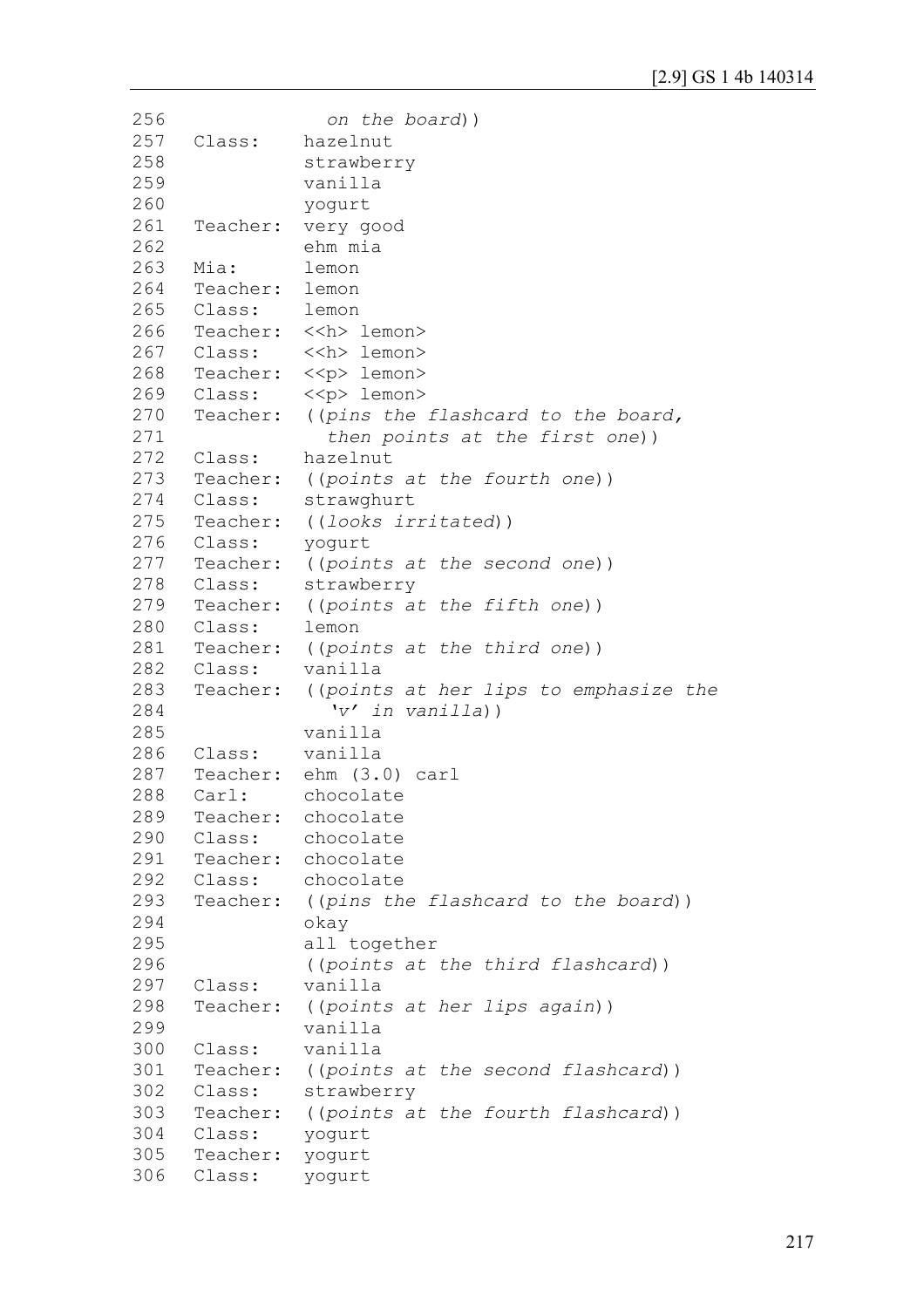# [2.9] GS 1 4b 140314

| 307<br>308 | Class:   | Teacher: ((points at the fifth flashcard))<br>lemon |
|------------|----------|-----------------------------------------------------|
| 309        | Teacher: | ((points at the sixth flashcard))                   |
| 310        | Class:   | chocolate                                           |
| 311        |          | Teacher: ((points at the first flashcard))          |
| 312        | Class:   | hazelnut                                            |
| 313        | Teacher: |                                                     |
| 314        |          | okay                                                |
|            |          | in our shop we've got (-) a shopkeeper              |
| 315        |          | ((writes the word 'shopkeeper' on the               |
| 316        |          | $board)$ )                                          |
| 317        |          | and $(--)$ we are the customers                     |
| 318        |          | ((writes the word 'customers' on the                |
| 319        |          | $board)$ )                                          |
| 320        | Melvin:  | hast du's nachgequckt?                              |
| 321        | Teacher: | yes                                                 |
| 322        |          | okay                                                |
| 323        |          | please give me                                      |
| 324        |          | give me some sentences                              |
| 325        |          | we had on the board the last time                   |
| 326        | Emma:    | ((stands up))                                       |
| 327        | Teacher: | you've got a question emma?                         |
| 328        | Emma:    | yes                                                 |
| 329        |          | ehm (x) is not here and [two] partners              |
| 330        | Teacher: | [do you hav-]                                       |
| 331        |          | äh that's okay                                      |
| 332        |          | you can do a dialogue with one partner              |
| 333        |          | okay?                                               |
| 334        |          | no problem                                          |
| 335        | Emma:    | yes                                                 |
| 336        | Teacher: | maria?                                              |
| 337        | Maria:   | hello                                               |
| 338        | Teacher: | good                                                |
| 339        |          | who says $(-)$ who says hello?                      |
| 340        |          | (3.0)                                               |
| 341        |          | who says hello?                                     |
| 342        |          | the shopkeeper or the customer?                     |
| 343        |          | maria?                                              |
| 344        | Maria:   | the shopkeeper and the customer                     |
| 345        | Teacher: | okay so                                             |
| 346        |          | (3.0)                                               |
| 347        |          | alright                                             |
| 348        |          | ((pins two speech bubbles to the board))            |
| 349        |          | eh chris                                            |
| 350        | Chris:   | goodbye                                             |
| 351        |          | have a nice day                                     |
| 352        | Teacher: |                                                     |
| 353        |          | okay<br>who can say goodbye                         |
| 354        |          |                                                     |
| 355        | Chris:   | have a nice day                                     |
| 356        | Teacher: | der shopkeeper                                      |
| 357        |          | yes okay                                            |
|            |          | but this is in the end                              |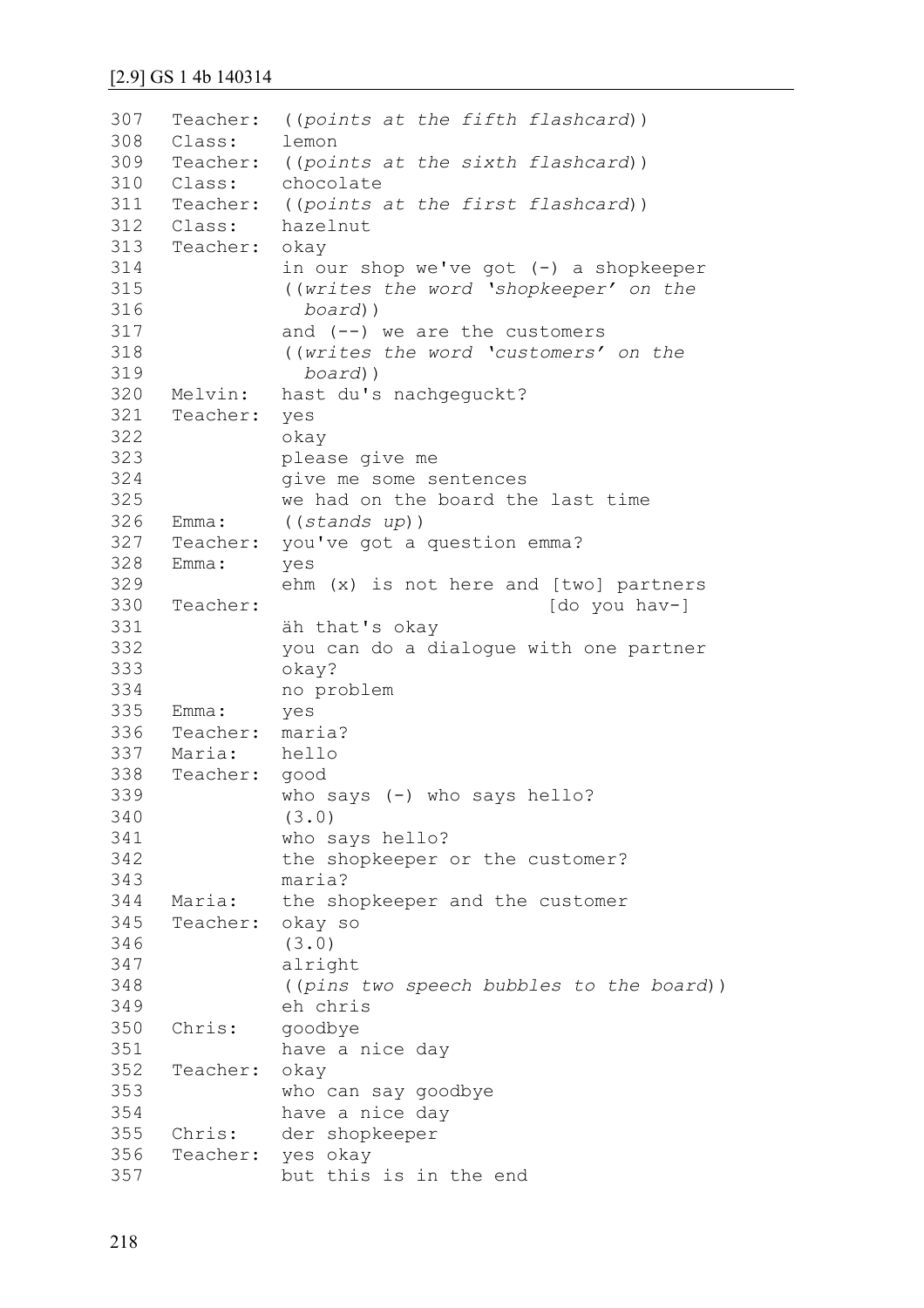```
358
359
360
361
362
363
364
365
366
367
368
369
370
371
372
373
374
375
376
377
378
379
380
381
382
383
384
385
386
387
388
389
390
391
392
393
394
395
396
397
398
399
400
401
402
403
404
405
406
407
408
               i hope
     Chris: yes 
     Teacher: yes 
               not in the beginning 
               okay
               okay all together 
               ((points at the speech bubbles on the board))
               hello
     Class: hello
     Teacher: <<h> hello>
     Class: <<h> hello> 
     Teacher: and then?
               tim?
     Tim: what can i do for you?
     Teacher: yes 
               what can i do for you? 
               or you could say 
                [can i help you?]
               [((shows another speech bubble))]
     Class: can i help you?
     Teacher: but i write yours also on the board tim 
               ((draws a speech bubble and writes
                  'what can I do for you' on the board))
               <<len> what can i do for you?>
               okay all together 
               can i help you?
     Class: can i help you?
     Teacher: what can i do for you?
     Class: what can i do for you?
     Teacher: mhm
               carl?
     Carl: what's your flavours oder so? 
     Pupils: flowers 
     Carl: flowers
     Teacher: oh these are all (-) flavours
               ((points at the flashcards on the board)) 
               yes but (-) the shopkeeper says 
               can i help you?
               and you say?
                (3.0) 
               leon?
     Leon: ach ne doch nich 
     Teacher: no?
               emma?
     Emma: what eh 
               one or two or three ice cream
     Teacher: yes
               you can say one ice cream please
               or two ice creams please
               or you can say
               if you want (4.0)
```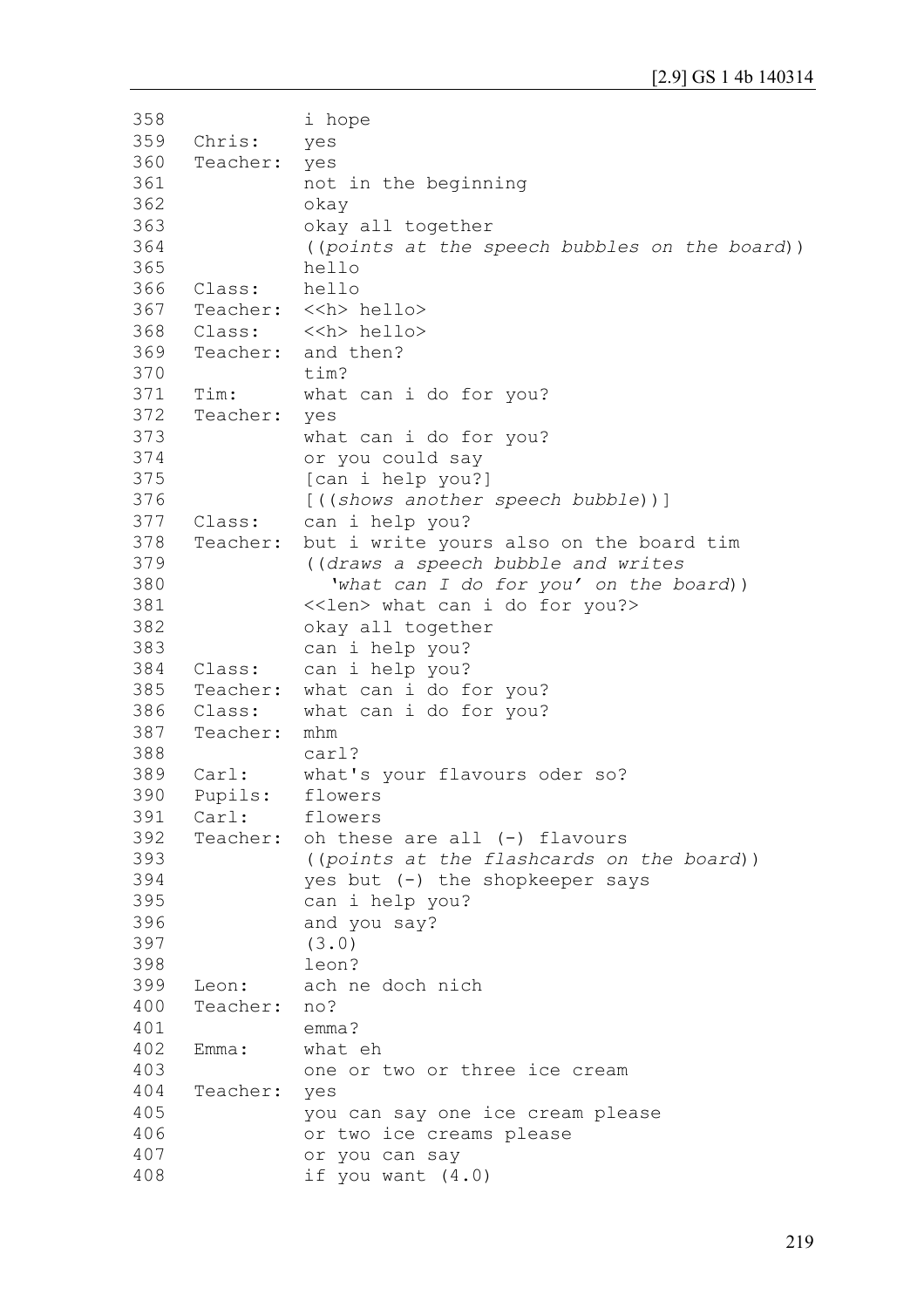```
409
410
411
412
413
414
415
416
417
418
419
420
421
422
423
424
425
426
427
428
429
430
431
432
433
434
435
436
437
438
439
440
441
442
443
444
445
446
447
448
449
450
451
452
453
454
455
456
457
458
459
               if you want to be polite
               ((shows another speech bubble to the pupils))
               i'd like one ice cream please 
               or i'd like two ice creams please
               all together
               i'd like
     Class: i'd like
     Teacher: one ice cream please
     Class: one ice cream please
     Teacher: ((pins the speech bubble to the board))
               ehm valentine
     Valentine:what flavours?
     Teacher: very good 
               [and the shopkeeper then]
     Carl: [ehh das war meins]
     Teacher: yes
               and our shopkeeper says (-) what flavours? 
     Class: what flavours?
     Teacher: oh that's what you wanted to say?
     Carl: yeah
     Teacher: okay sorry carl
     Teacher: what flavours? 
               ((shows the speech bubble,
                   then pins it to the board))
     Class: what flavours?
               (4.0)
     Teacher: and then?
               (3.0)
               vince?
     Vince: äh yogurt oder halt (--) die sorten
               [chocolate lemon]
     Teacher: [yes yes]
               yes
               okay
               you can say 
               ((shows the speech bubble)) 
               i'd like vanilla and chocolate
               or you can say i'd like yogurt and lemon
               ((pins the speech bubble to the board)) 
               okay all together 
               i'd like
     Class: i'd like
     Teacher: vanilla and chocolate please
     Class: vanilla and chocolate please
     Teacher: okay 
               what else did we have on the board? 
               do you remember? 
               toni?
     Toni: thank you
     Teacher: yes 
               who says thank you?
```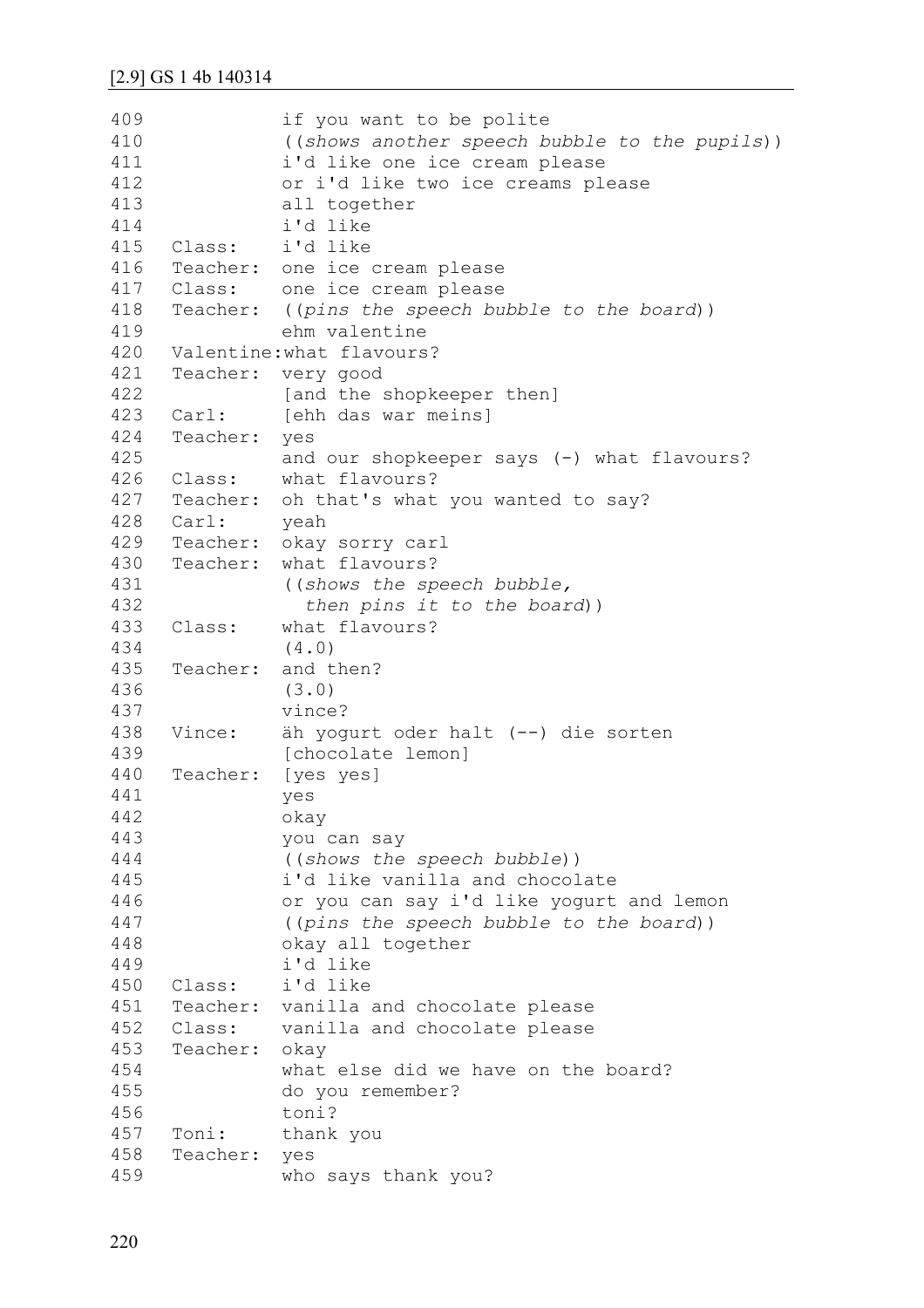```
460
461
462
463
464
465
466
467
468
469
470
471
472
473
474
475
476
477
478
479
480
481
482
483
484
485
486
487
488
489
490
491
492
493
494
495
496
497
498
499
500
501
502
503
504
505
506
507
508
509
510
                (4.0)
     Toni: shopkeeper
     Teacher: mhm 
                ((pins the speech bubble to the board))
               and?
     Toni: customer 
     Teacher: yes 
               the customer says thank you 
               when he gets the ice cream
               and the shopkeeper says thank you 
                for what? 
               why does the shopkeeper say thank you? 
                linda?
     Linda: how much is it?
     Teacher: good 
               who says how much is it?
     Linda: the customer
     Teacher: mhm 
                ((shows the speech bubble,
                   then pins it to the board))
               how much is it?
     Class: how much is it?
     Teacher: vince?
     Vince: ehm (3.0) ninety pence
     Teacher: oh good idea 
               that's really cheap 
               that's really nice 
               but i have got one (2.0)
               two pounds 
                ((shows the speech bubble,
                   then pins it to the board))
               but you can also say (-) five pounds 
               or or ninety pence 
               it's alright
               okay 
               what else? 
                that's all?
               chris?
     Chris: in the cab or in the 
     Valentine:in a cup or 
     Chris: in a cup or in the corn?
     Teacher: ((shows the speech bubble)) 
               in a cone or a cup?
     Class: in a cone or a cup?
     Teacher: cone
     Class: cone
     Teacher: cup
     Class: cup
     Teacher: in a cone or a cup
     Class: in a cone or a cup
                ((pins the speech bubble to the board))
```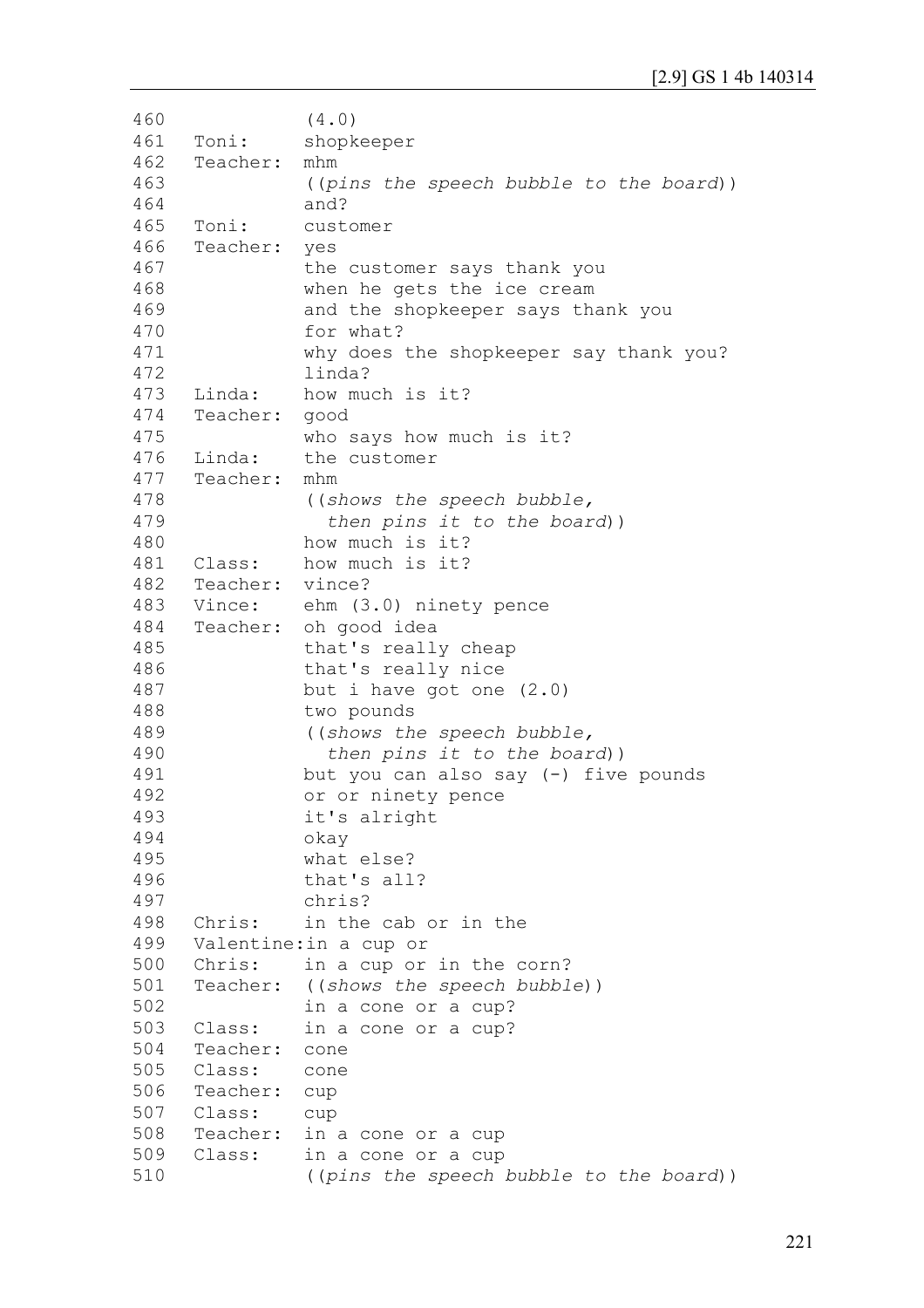```
511
512
513
514
515
516
517
518
519
520
521
522
523
524
525
526
527
528
529
530
531
532
533
534
535
536
537
538
539
540
541
542
543
544
545
546
547
548
549
550
551
552
553
554
555
556
557
558
559
560
561
     Teacher: mhm 
               very good 
               melvin?
     Melvin: ehm nee doch nicht
     Teacher: valentine?
     Valentine:ehm (1.0) here you are
     Teacher: who says here you are?
     Valentine:the shopkeeper and the customer
     Teacher: mhm
                ((pins the speech bubbles to the board))
               matt?
     Matt: thank you
     Teacher: we've got thank you 
               [here and here] 
               [((points at the speech bubbles))]
               okay
               ehm melvin?
     Melvin: goodbye
     Teacher: yes
                ((pins the speech bubble to the board)) 
               alright 
               ehm when the shopkeeper says 
               in a cone or a cup 
               what do you say?
     Class: ((pupils raise their hands)) 
     Teacher: mia?
     Mia: in a cone
     Teacher: mhm 
               in a cone or in a cup
               yes 
               you say in a cone please
               in a cup please 
               okay 
                (2.0)
               all together 
               [hello]
                [((points at the speech bubble
                    on the board))]
     Class: hello
     Teacher: <<t> hello>
     Class: <<t> hello>
     Teacher: [can i help you?]
                [((points at the speech bubble
                    on the board))]
     Class: can i help you?
     Teacher: [what can i do for you?]
                [((points at the speech bubble
                    on the board))]
     Class: what can i do for you?
     Teacher: [i'd like one ice cream]
                [((points at the speech bubble
```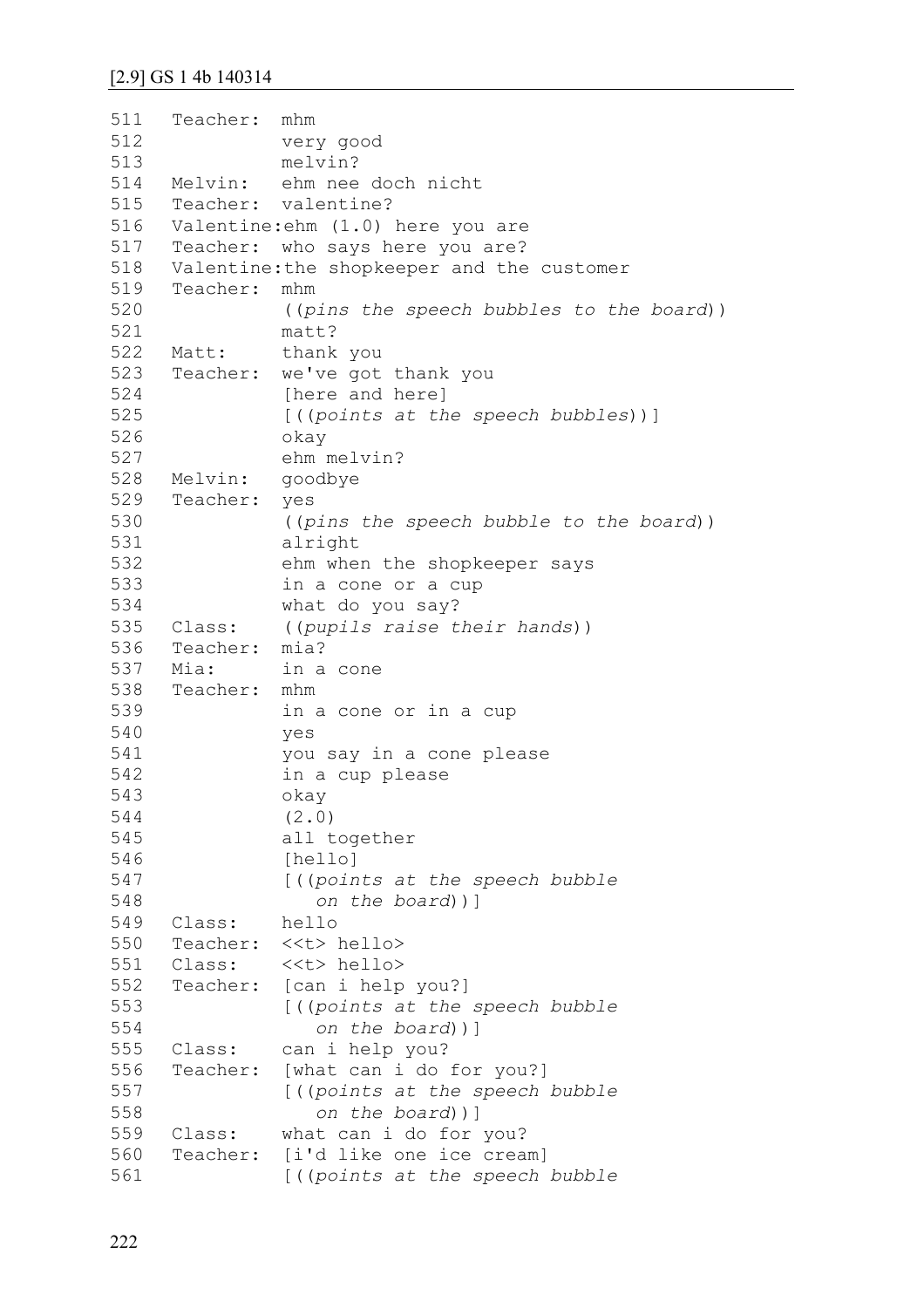```
562
563
564
565
566
567
568
569
570
571
572
573
574
575
576
577
578
579
580
581
582
583
584
585
586
587
588
589
590
591
592
593
594
595
596
597
598
599
600
601
602
603
604
605
606
607
608
609
610
611
612
                   on the board))]
     Class: i like one ice cream
     Teacher: in a cone or a cup?
     Class: in a cone or a cup?
     Teacher: in a cup
     Class: in a cup
     Teacher: [what flavours?]
               [((points at the speech bubble
                   on the board))]
     Class: what flavours?
     Teacher: [i'd like strawberry and vanilla please]
               [((points at the speech bubble
                   on the board))]
     Class: i('d) like strawberry and vanilla please
     Teacher: ((pantomimes putting an ice cream 
                  into a cup))
               here you are
     Class: here you are
     Teacher: [thank you]
               [((points at the speech bubble
                   on the board))]
     Class: thank you
     Teacher: [how much is it?]
               [((points at the speech bubble
                   on the board))]
     Class: how much is it?
     Teacher: [two pounds]
               [((points at the speech bubble
                   on the board))]
     Class: two pounds
     Teacher: here you are 
                ((holds out her hand))
     Class: here you are
     Teacher: thank you
     Class: thank you
     Teacher: goodbye
     Class: goodbye
     Teacher: goodbye have a nice day
     Class: goodbye have a nice day
     Teacher: okay 
               do you need the dialogue from the cd 
               [one more time?] 
               [((holds up one finger))] 
     Class: no
     Teacher: you want to listen to the dialogue 
               one more time?
     Class: no
     Teacher: no 
               then please (-) go together with your 
               partner 
               you can (--) take your pupil's book with you
```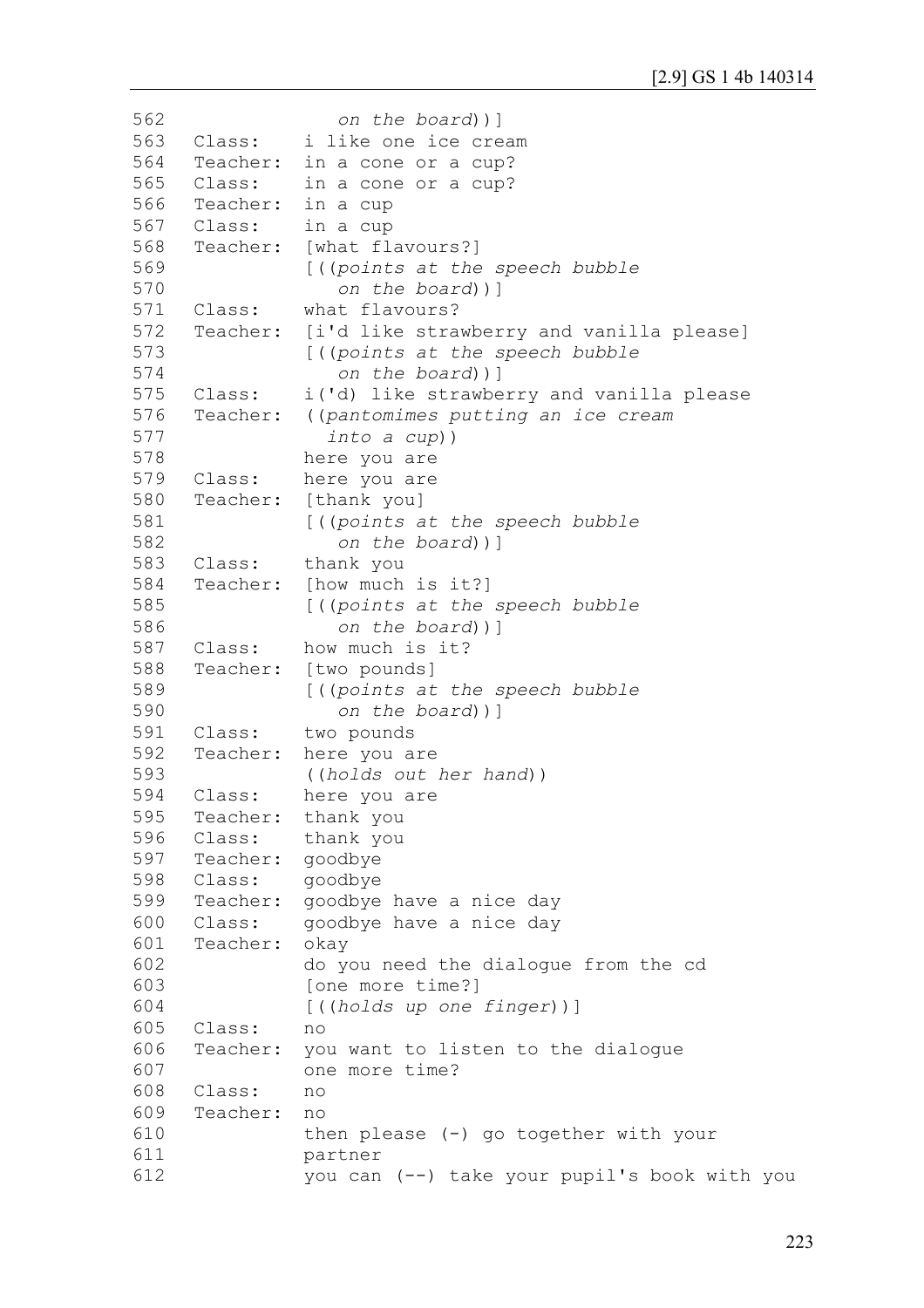| 613 |                 | and then you can                             |
|-----|-----------------|----------------------------------------------|
| 614 |                 | ((makes a writing gesture with her hand))    |
| 615 | Class:          | ((pupils start to get together with          |
| 616 |                 | their partners))                             |
| 617 |                 | $((16:14-16:28))$                            |
| 618 | Teacher:        | you need a note pad and a pen                |
| 619 | Class:          | ((some pupils discuss where to sit))         |
| 620 | Teacher:        | valentine you can sit here if you want to    |
| 621 |                 | ((points at an empty chair))                 |
| 622 |                 | Valentine: nee da sitzt nora                 |
| 623 |                 | ((some pupils leave the room))               |
| 624 |                 | ((the camera films individual groups which   |
| 625 |                 | practice their dialogues - some outside      |
| 626 |                 | and some inside the classroom))              |
| 627 |                 |                                              |
| 628 |                 | ((Al: dialogue with three girls))            |
| 629 |                 | ( (18:00) )                                  |
| 630 | Mia:            | auf welcher seite war das?                   |
| 631 | Sophie:         | weiß ich nicht                               |
| 632 | Mila:           | ((looks through her pupil's book))           |
| 633 |                 | < <len> auf seite&gt;</len>                  |
| 634 |                 | (3.0)                                        |
| 635 |                 | äh äh ähm                                    |
| 636 |                 | auf seite sechsundzwanzig                    |
| 637 | Mia:            | < <p> warte&gt;</p>                          |
| 638 | Mila:           | lass uns spielen                             |
| 639 |                 | komm sophie wir gehen                        |
| 640 |                 | ((pulls Sophie with her))                    |
| 641 |                 | ich bin emma ((character in the textbook))   |
| 642 | Sophie:         | ich bin aber kein junge                      |
| 643 | Mila:           | wir nennen dich anders                       |
| 644 | Sophie:         | eh egal                                      |
| 645 |                 | ((pupils start to practice their role play)) |
| 646 |                 | ((Mila and Sophie approach a desk which is   |
| 647 |                 | supposed to be an ice cream shop;            |
| 648 |                 | Mia plays the shopkeeper))                   |
| 649 |                 | ( (18:35) )                                  |
| 650 | Sophie:         | ehm two ice creams please                    |
| 651 | Mia:            | what flavours?                               |
| 652 | Mila:           | ehm from (---) vanilla and chocolate         |
| 653 |                 | please                                       |
| 654 | Sophie:         | and for me strawberry and yogurt             |
| 655 |                 | please                                       |
| 656 | Mia:            | okay                                         |
| 657 |                 | here you are                                 |
| 658 | Sophie:         | how much is it?                              |
| 659 | Mia:            | two pounds                                   |
| 660 | Mila:           | here you are                                 |
| 661 | Mia:            | thanks                                       |
| 662 | Mila:           | goodbye                                      |
| 663 | Sophie: goodbye |                                              |
|     |                 |                                              |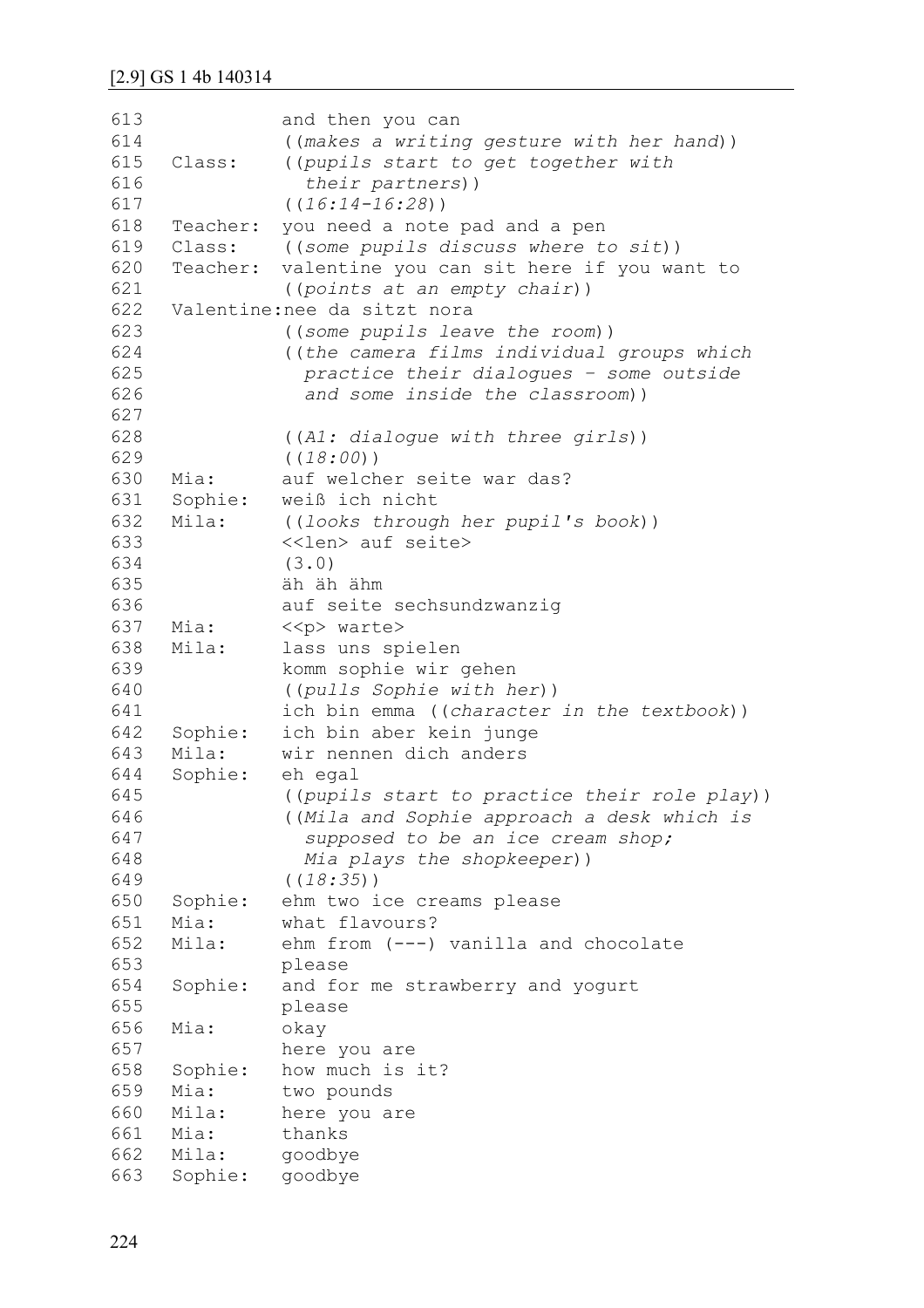```
664
665
666
667
668
669
670
671
672
673
674
675
676
677
678
679
680
681
682
683
684
685
686
687
688
689
690
691
692
693
694 Chris:
695
696
697
698
699
700
701
702
703
704
705
706
Max &
707
708
709
710
711
712
713
714
              ((girls talk about something in German))
              ((A2: another dialogue with three boys))
     Chris: du kannst ja max erst mal fragen 
              ob er auch ein eis möchte
     Jonas: willst du eins?
    Max: ja klar
     Chris: okay dann 
              [hello]
     Max: [hello]
     Jonas: hello
     Chris: ehm what can i do for you? 
              ((the boys look into their books)) 
     Jonas: ehm das steht da nicht drinne
   Max: for me vanilla and chocolate
     Chris: max (--) ich frag erst mal 
              what can i do for you? 
              da kannst du doch nicht [sagen]
     Max: [two]
   Chris: ice creams please
              ehm what flavours?
    Max: for me vanilla and chocolate
     Jonas: and (für) me strawberry and yogurt
              please
     Chris: ((pantomimes scooping the ice cream)) 
              here you are
    Max: thank you
     Chris: ((prepares the second ice cream)) 
              here you are
    Jonas: thank you
             ehm <<p> jetzt musst du>
     Jonas: how much is it?
    Chris: it's five pounds
   Max: here you are
     Chris: thank you
     Jonas &
     Max: [goodbye]
    Chris: [goodbye] 
              have a nice day
              ((A3: the same boys do the dialogue again))
     Chris: what can i do for you?
     Jonas: two ice creams please
     Chris: what flavours?
     Max: for me vanilla and chocolate please
     Jonas: and for me strawberry and yogurt
              [please]
   Chris: [in a corn] (('cone' mispronounced)) 
              in a core
              or in a cup?
```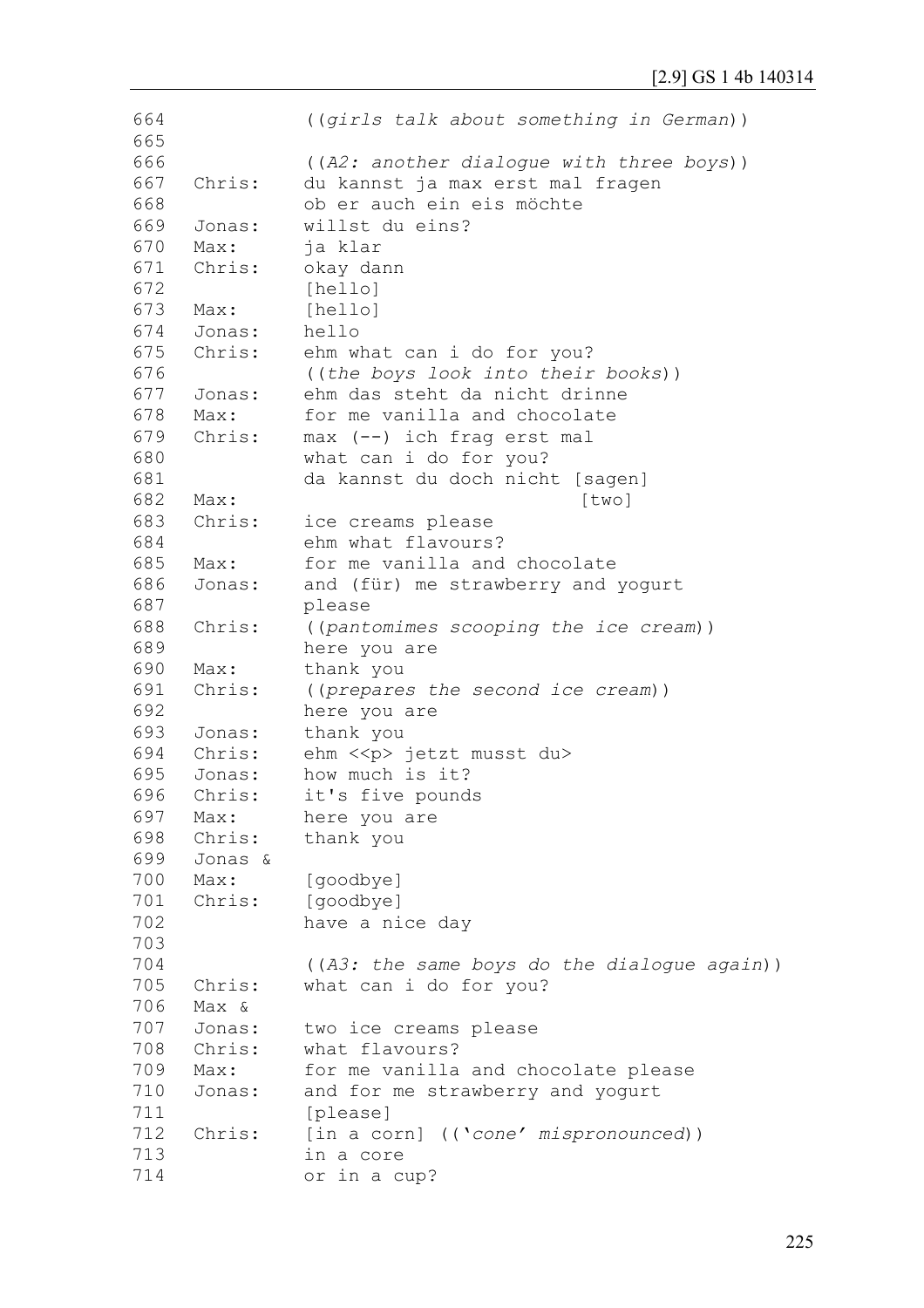```
715
716
717
718
719
720
721
722
723
724
725
726
727
728
729
730
731
732
733
734
735
736
737
738
739
740
741
742
743
744
745
746
747
748
749
750
751
752
753
754
755
756
757
758
759
760
761
762
763
764
765
     Jonas: in a (corn)
     Max: in a cone 
     Chris: ((prepares the ice cream)) 
              here you are 
              ((hands it to Jonas))
     Jonas: thank you
     Chris: ((prepares the second ice cream)) 
              here you are 
               ((hands it to Max))
     Max: thank you
     Jonas: how much is it?
     Chris: it's five pounds 
               ((Jonas and Max are not sure who 
                  should hand the money to Chris))
     Max: here you are
     Chris: thank you
              [goodbye]
     Max &
     Jonas: [goodbye]
     Chris: have a nice day
               ((A4: another dialogue with two girls 
                  and one boy))
     Emma: hello
     Carl: [hello]
     Maria: [hello] 
              what can i do for you?
     Carl: [oh] one more spaghetti
     Emma: [eh] 
    Maria: ice cream
     Carl: ice cream
     Emma: ehm i will: e::hm (3.0)
              strawberry and chocolate
     Maria: okay 
               ((prepares the ice cream)) 
              here you are 
               ((hands it to Carl))
     Carl: thank you
     Maria: here you are 
               ((hands it to Emma))
     Emma: thank you 
              how (-) much is it?
     Maria: two (-) pounds please
     Emma: äh
     Carl: here you are 
     Maria: thank you 
               goodbye 
              have a nice day
    Carl &
     Emma: goodbye
```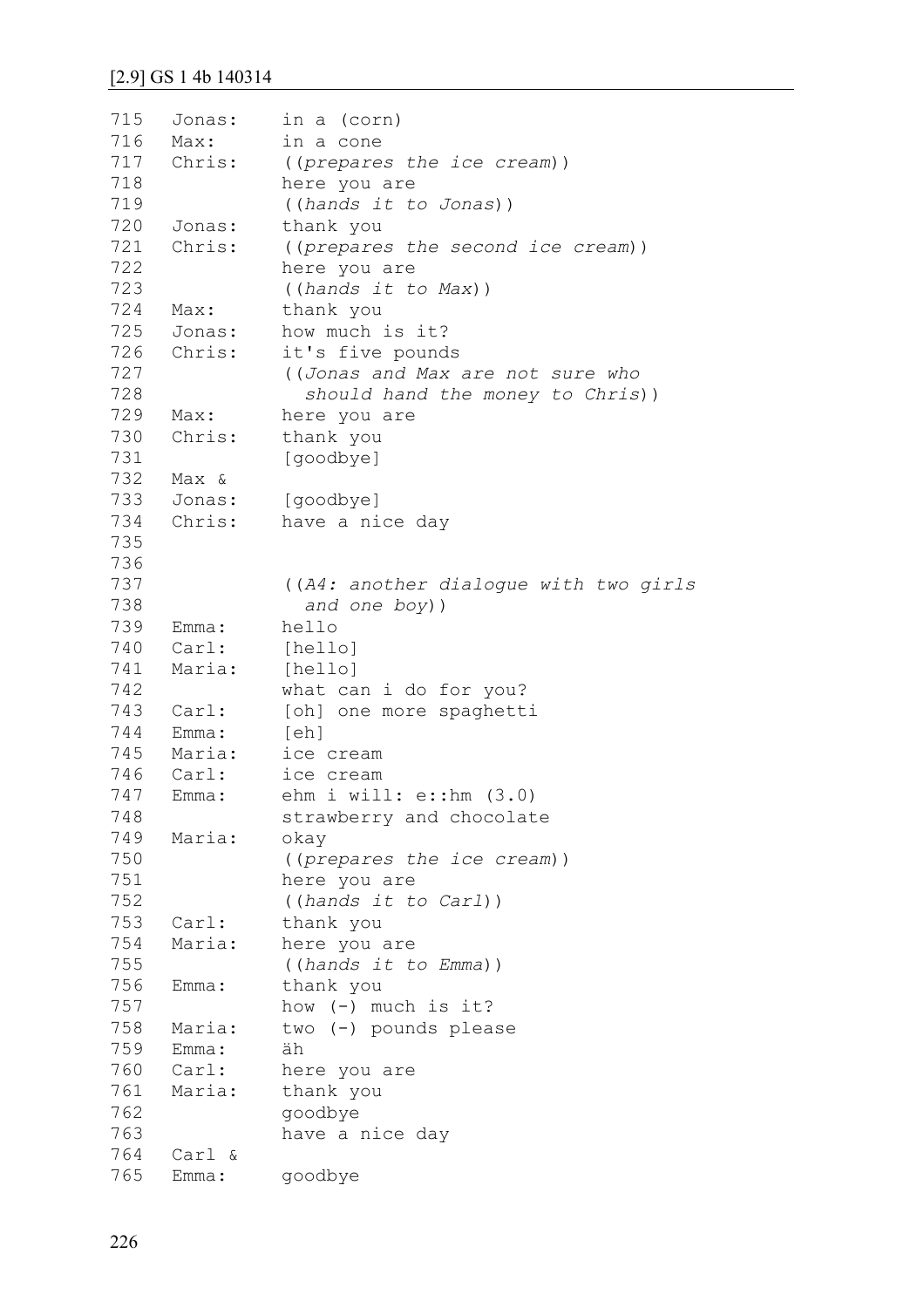```
766
767
768
769
770
771
772
773
774
775
776
777
778
779
780
781
782
783
784
785
786
787
788
789
790
791
792
793
794
795
796
797
798
799
800
801
802
803
804
805
806
807
808
809
810
811
812
813
814
815
816
               ((A5: another dialogue with three girls))
     Sophie: hello
     Mia: hello
     Sophie: what can i do for you?
     Mia: two ice creams please
     Sophie: in a äh in a cup 
               oder in a coan?
     Mila: in a cup
     Sophie: ehm what flavours?
     Mila: for me ehm strawberry 
               and yogurt please
     Sophie: here you are
     Mila: thank you
    Mia: and for me äh lemon 
               and chocolate in a cornet
     Sophie: here you are
     Mia: thank you 
               ehm äh how much is it?
     Sophie: two pounds
     Mila: here you are 
     Sophie: thank you 
               goodbye and have a nice day
     Mila &
     Mia: goodbye
               ((A6: another dialogue with four girls))
     Linda, Nelly &
    Nora: hello 
     Valentine:what can i do for you?
     Linda: i would like three (([srɪː])) ice creams 
               please
     Valentine:in a cup or a cornet?
     Nelly: in a cup
     Linda: in a cup
     Nora: in a cone
     Valentine:what flavours?
     Nelly: i like hazelnut and yogurt
     Valentine:okay
               ((prepares the ice cream)) 
               and for you? ((to Linda))
     Linda: i would like strawberry and vanilla
     Valentine:okay 
               ((prepares the ice cream)) 
               and for you? ((to Nora))
     Nora: for me strawberry and chocolate
     Valentine:okay 
               here you are 
               ((hands the ice cream to Nora))
     Nora: thank you
     Valentine:here you are
```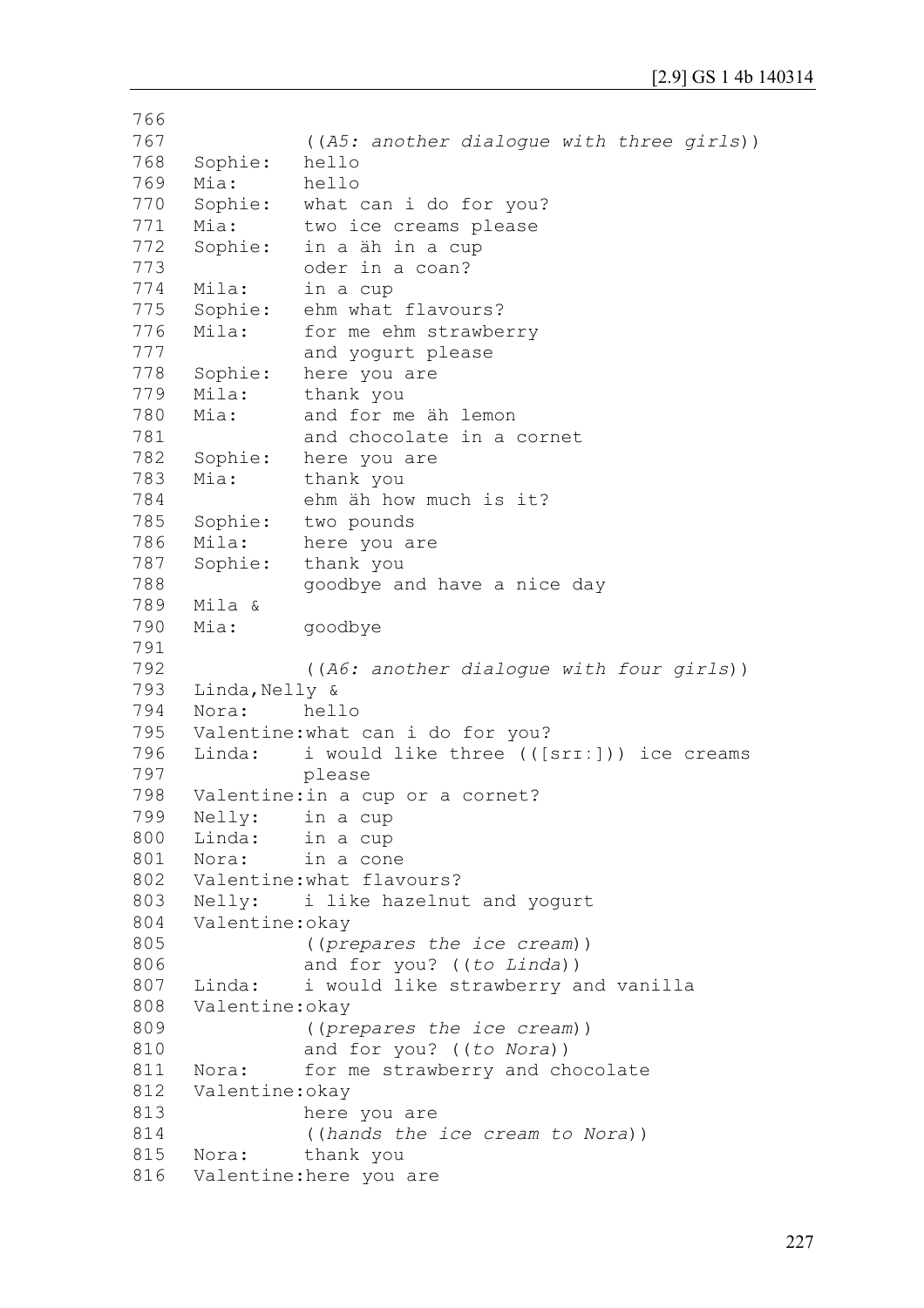```
817
818
819
820
821
822
823
824
825
826
827
828
829
830
831
832
833
834
835
836
837
838
839
840
841
842
843
844
845
846
847
848
849
850
851
852
853
854
855
856
857
858
859
860
861
862
863
864
865
866
867
               ((hands the ice cream to Linda))
     Linda: thank you 
     Valentine:here you are 
               ((hands the ice cream to Nelly))
     Nelly: thank you
               (2.0) 
     Valentine: << pp> how much is it?>
     Linda: how much is it?
     Valentine:three pounds
     Linda: here you are
     Valentine:thank you
     Linda: goodbye
     Valentine:[goodbye]
     Nelly: [goodbye] 
              have a nice day
               ((A7: another dialogue with four boys))
     Matt,
     Leon &
     Mats: hello
     Melvin: hello 
              what can i do for you?
     Matt: i like one ice cream please
     Mats: i like one ice cream please
     Leon: i like two ice creams please
     Melvin: what flavours?
     Matt: i like lemon please
     Mats: [i like hazelnut]
     Leon: [i like two]
               i like two lemon(s) 
    Melvin: in the cone (([ko:n])) or in the cup?
     Leon: in the cone (([kɔːn]))
     Matt: but eh with me in a cup
     Mats: for me in a cup
     Melvin: okay 
              here you are 
               ((gives each of them an ice cream
                  in form of a pen))
     Leon: thank you
     Matt: thank you 
     Leon: ((holds up his pen)) 
               ich hab zwei bestellt
               ((Melvin gives him a second pen))
     Matt: what's
               ((looks at the board))
              how much is it?
     Melvin: it's twenty pence
     Matt: ((gives him twenty pence))
              here you are
    Melvin: thank you
     Mats: goodbye
```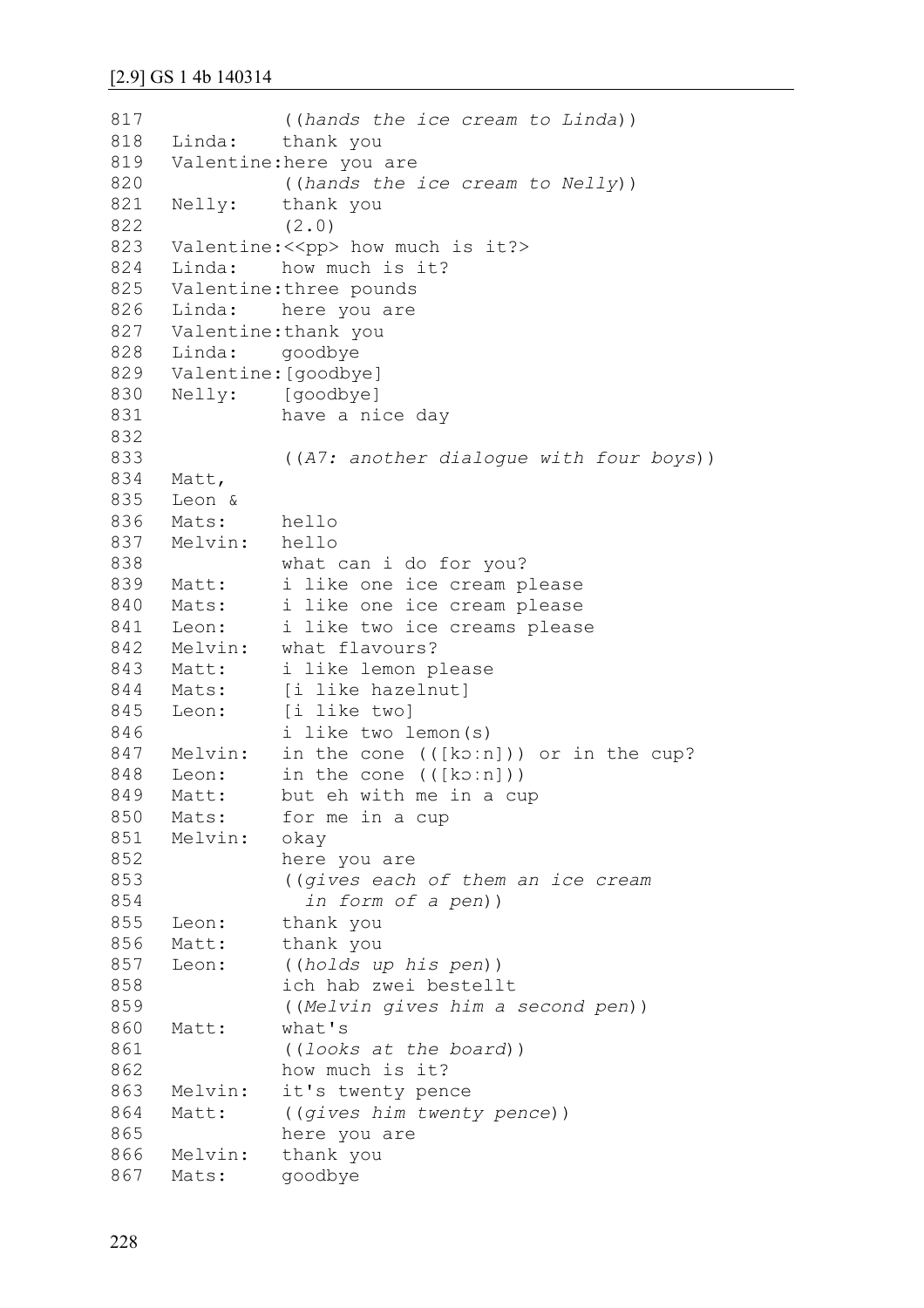```
868
869
870
871
872
873
874
875
876
877
878
879
880
881
882
883
884
885
886
887
888
889
890
891
892
893
894
895
896
897
898
899
900
901
902
903
904
905
906
907
908
909
910
911
912
913
914
915
916
917
918
     Melvin: goodbye
    Matt &
     Leon: goodbye
     Mats: have a nice day
     Leon: have a nice day
               ((A8: another dialogue with three boys))
     Vince: hello
     Toni: hello
     Vince: can i help you?
     Toni: eh also two ice creams please
     Vince: what flavours?
     Toni: for me chocolate lemon yogurt and vanille
     Vince: in a cornet or a cup?
     Toni: in a cornet
     Vince: and for you?
     Tim: for me strawberry vanilla chocolate and 
               hazelnut
     Vince: in a cornet or a cup?
     Tim: in a cornet
     Vince: here you are 
               ((hands the cornet to Tim)) 
               here you are 
               ((hands the cornet to Toni))
     Toni: thank you 
               how much is it?
     Vince: seven pounds and twenty pence
     Toni: here you are
     Vince: thank you
     Toni &
     Tim: [goodbye]
     Vince: [goodbye]
               ((the teacher calls all pupils back 
                  into the classroom))
               ((the pupils return to their seats; 
                  it is noisy in the classroom))
               ((the teacher claps a rhythm with her hands,
                  which the pupils repeat after her;
                  it gets quiet))
     Teacher: okay 
               we had (-) one problem 
               last lesson we learned in a cornet 
               this is more british english
               but you can also say in a cone 
               you can say in a cornet or in a cone 
               okay? 
               which group wants to start to show their 
               role play in front?
               ((pupils raise their hands)) 
               ehm mila and mia and sophie?
```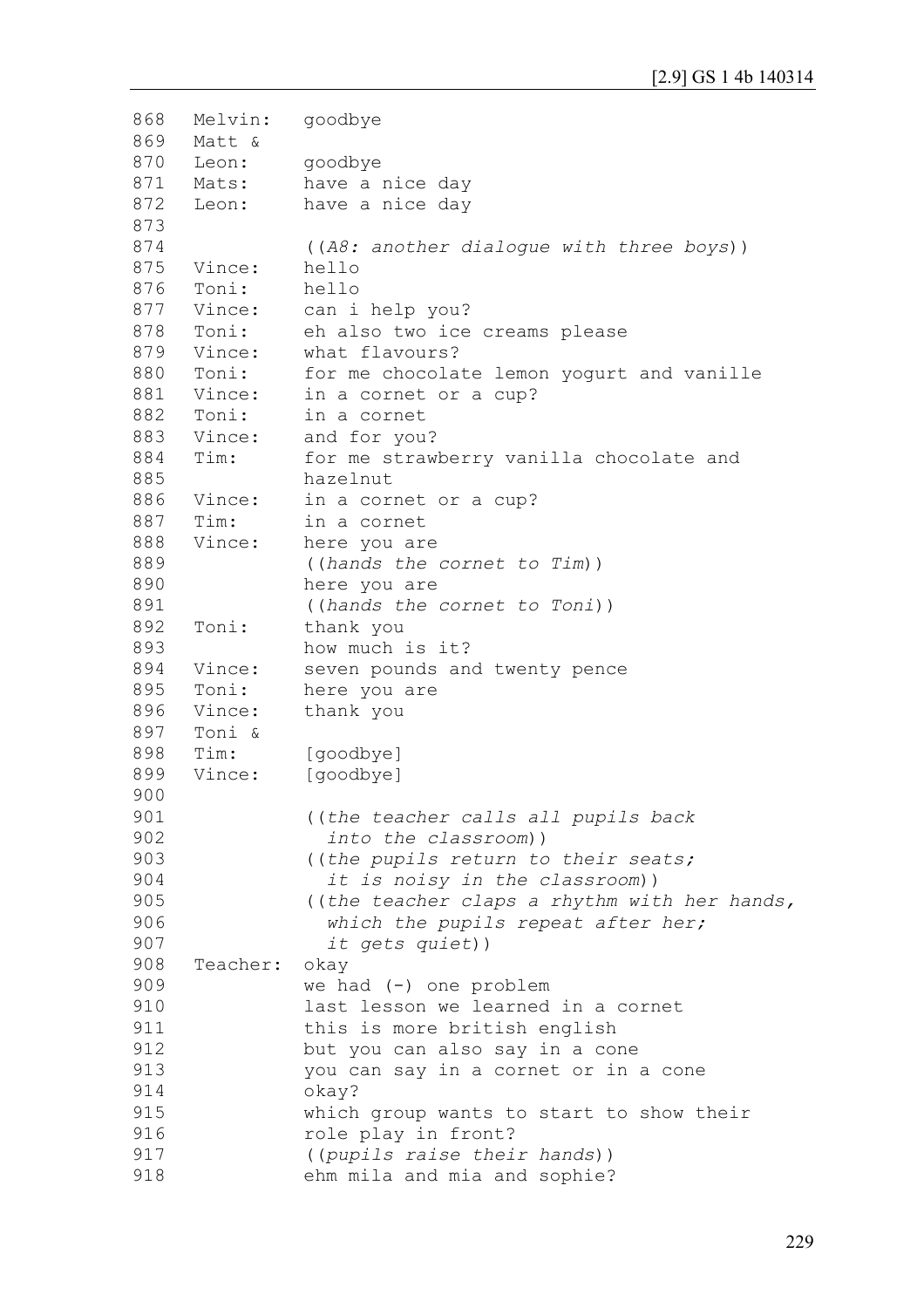| 919 | Girls:   | yes                                         |
|-----|----------|---------------------------------------------|
| 920 | Teacher: | do you need this?                           |
| 921 |          | ((points at a speaker's desk))              |
| 922 |          | do you need this?                           |
| 923 | Mia:     | nee ich spiel doch hier                     |
| 924 | Mila:    | achso ja                                    |
| 925 | Teacher: | you want to do it there?                    |
| 926 |          | ((points at the corner of the room))        |
| 927 | Mila:    | ja                                          |
| 928 | Teacher: | okay                                        |
| 929 |          | (6.0)                                       |
| 930 |          | ((the girls get ready for their role play)) |
| 931 |          | and everybody else please be quiet          |
| 932 |          | jonas?                                      |
| 933 |          | jonas?                                      |
| 934 |          |                                             |
|     |          | be quiet please                             |
| 935 | Mila:    | hello                                       |
| 936 | Mia:     | [hello]                                     |
| 937 | Sophie:  | [hello]                                     |
| 938 |          | [((Mila and Mia walk up to the              |
| 939 |          | table where Sophie sits))]                  |
| 940 | Sophie:  | what can i do for you?                      |
| 941 | Mila:    | two ice creams please                       |
| 942 | Sophie:  | in a cup or in a cornet?                    |
| 943 | Mila:    | in a cup                                    |
| 944 | Sophie:  | ehm what flavours?                          |
| 945 | Mila:    | for me ehm strawberry and vanilla           |
| 946 | Sophie:  | ((prepares the first ice cream))            |
| 947 |          | [here you are]                              |
| 948 |          | $[$ ((gives the ice cream to her))]         |
| 949 | Mia:     | and for me in the cup                       |
| 950 |          | yogurt and vanilla                          |
| 951 | Sophie:  | ((prepares another ice cream))              |
| 952 |          | here you are                                |
| 953 |          | ((gives the ice cream to her))              |
| 954 | Mia:     | thank you                                   |
| 955 |          | how much is it?                             |
| 956 | Sophie:  | two pounds                                  |
| 957 | Mila &   |                                             |
| 958 | Mia:     | here you are                                |
| 959 |          | ((gives the money to her))                  |
| 960 | Sophie:  | thank you                                   |
| 961 |          |                                             |
|     |          | goodbye and have a nice day                 |
| 962 | Mila &   |                                             |
| 963 | Mia:     | thank you.                                  |
| 964 |          | goodbye.                                    |
| 965 | Teacher: | okay                                        |
| 966 |          | ((the teacher and pupils applaud))          |
| 967 |          | well done                                   |
| 968 |          | okay                                        |
| 969 |          | next group                                  |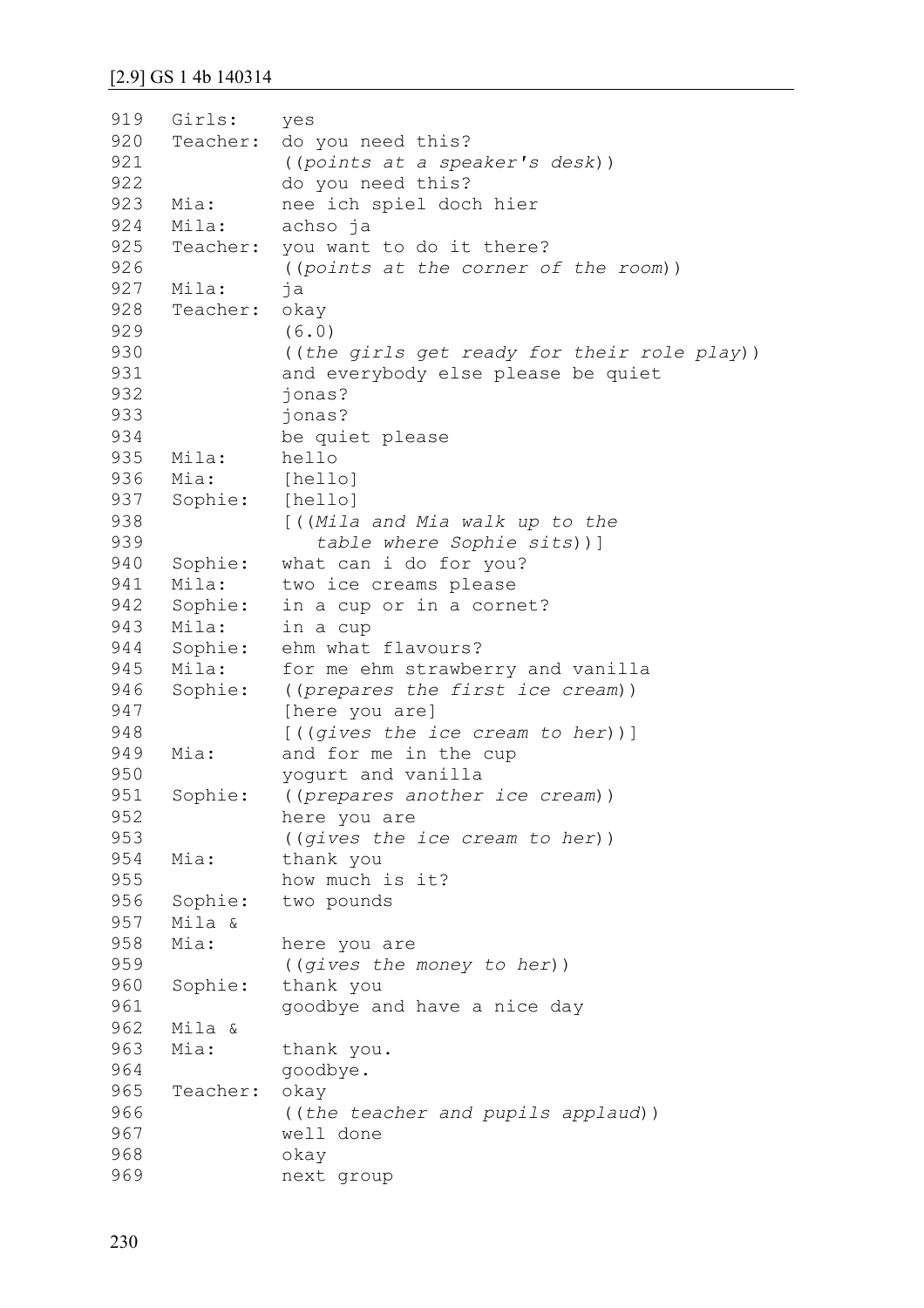| 970  |                  | ehm carl with emma and maria?                     |
|------|------------------|---------------------------------------------------|
| 971  | Emma:            | yes                                               |
| 972  | Teacher:         | okay                                              |
| 973  |                  | you need this table here?                         |
| 974  |                  | ((points at a speaker's desk))                    |
| 975  | Carl:            | ja                                                |
| 976  | Teacher:         | ((moves the desk in front of the class))          |
| 977  |                  | okay maria                                        |
| 978  |                  | you are the shopkeeper?                           |
| 979  | Emma:            | ((gets excited and does not know where to         |
| 980  |                  | stand))                                           |
| 981  |                  | ((she starts walking towards the desk             |
| 982  |                  | and sees Carl))                                   |
| 983  |                  | oh hello jake                                     |
| 984  | $\texttt{Carl:}$ | oh hello shelly                                   |
| 985  | Emma:            | $e:$ : hm $(---)$ hi                              |
| 986  |                  | ((starts to walk around))                         |
| 987  |                  | ((Maria walks up to the desk                      |
| 988  |                  | and rings a bell))                                |
| 989  | Maria:           |                                                   |
| 990  |                  | (xx)<br>ice cream                                 |
| 991  |                  |                                                   |
| 992  | Carl:            | yes                                               |
| 993  | Emma:            | < <very excited="" voice=""> ice cream&gt;</very> |
|      |                  | < <very excited="" voice=""> ice cream&gt;</very> |
| 994  | Maria:           | hello                                             |
| 995  | Carl:            | hello                                             |
| 996  | Emma:            | [hi]                                              |
|      | 997 Maria:       | [can] i help you?                                 |
|      | 998 Carl:        | oh one more spaghetti ice (([i:s])) cream         |
| 999  | Maria:           | okay                                              |
| 1000 | Emma:            | ehm and for me ehm cookies                        |
| 1001 |                  | a:: nd strawberry                                 |
| 1002 | Maria:           | here you are                                      |
| 1003 |                  | ((gives the ice cream in form of                  |
| 1004 |                  | a cup filled with pens to Emma))                  |
| 1005 | Emma:            | thank you                                         |
| 1006 |                  | how much is it?                                   |
| 1007 | Maria:           | two pounds please                                 |
| 1008 | Carl:            | here you are                                      |
| 1009 | Emma:            | here you are                                      |
| 1010 | Maria:           | thank you                                         |
| 1011 |                  | goodbye have a nice day                           |
|      | 1012 Emma &      |                                                   |
| 1013 | Carl:            | goodbye                                           |
| 1014 | Teacher:         | okay                                              |
| 1015 |                  | ((first the teacher applauds,                     |
| 1016 |                  | then the pupils applaud))                         |
| 1017 |                  | okay                                              |
| 1018 |                  | give them a big hand please.                      |
| 1019 |                  | okay                                              |
| 1020 |                  | one thing                                         |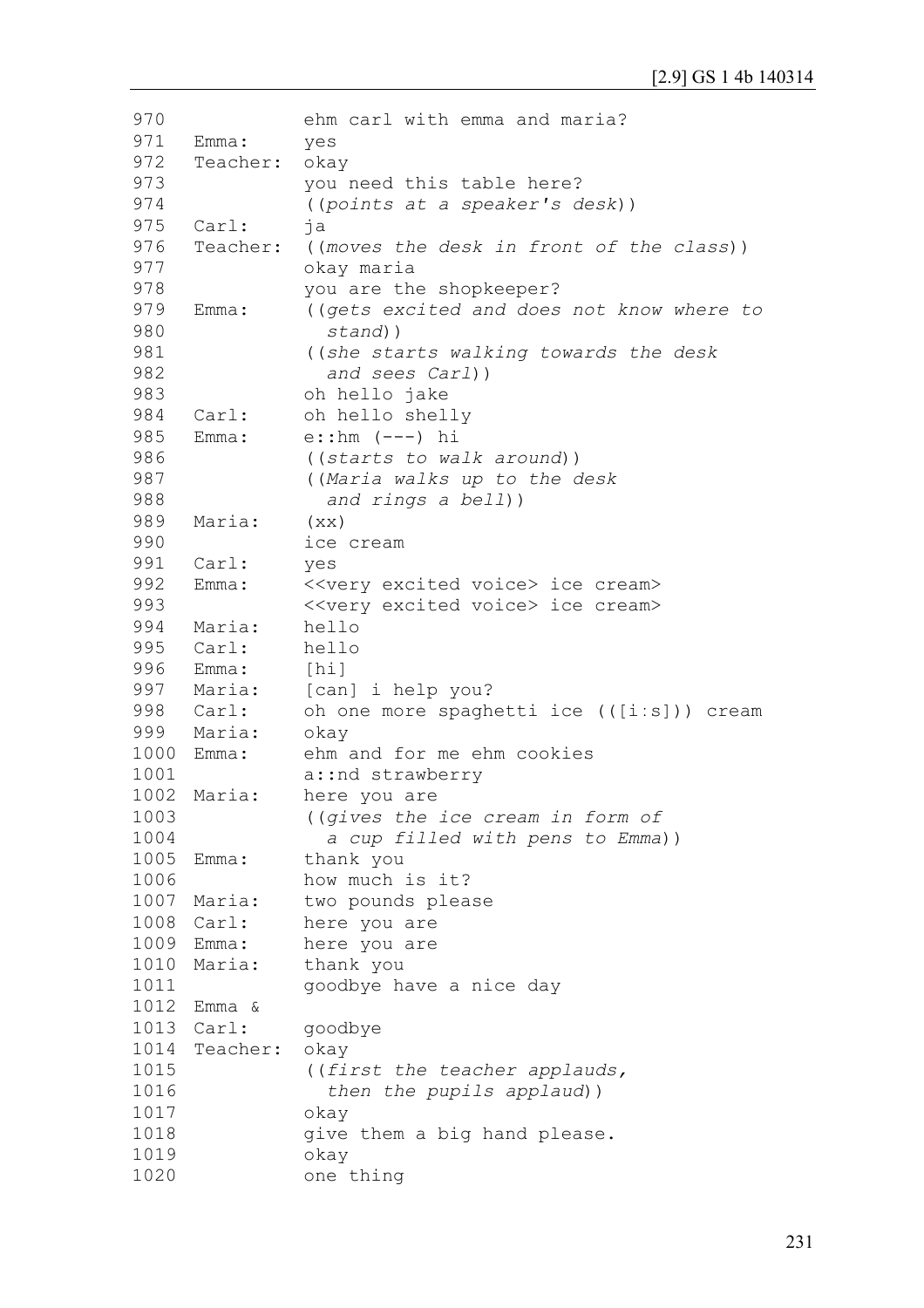| 1021 |                    | it's ice cream carl                     |
|------|--------------------|-----------------------------------------|
| 1022 |                    | ice cream                               |
| 1023 |                    | okay?                                   |
| 1024 |                    | all together ice cream                  |
|      | 1025 Class:        | ice cream                               |
|      | 1026 Teacher: okay |                                         |
| 1027 |                    | who wants to be next?                   |
| 1028 |                    | (3.0)                                   |
| 1029 |                    | ehm matt?                               |
| 1030 |                    | together with (--) mats leon melvin     |
| 1031 |                    | ((the three pupils go to the front;     |
| 1032 |                    | Melvin is behind the desk as the        |
| 1033 |                    | shopkeeper))                            |
| 1034 |                    | okay sh::                               |
| 1035 |                    | ((Matt wants to start))                 |
| 1036 |                    | < <all> wait wait wait wait&gt;</all>   |
| 1037 |                    | emma and maria can you please sit down? |
| 1038 |                    | we want everything to be quiet          |
| 1039 | Emma:              | yes                                     |
| 1040 |                    | Teacher: << p> okay>                    |
|      | 1041 Matt,         |                                         |
|      | 1042 Mats &        |                                         |
|      | 1043 Leon:         | hello                                   |
| 1044 | Melvin: hello      |                                         |
| 1045 |                    | what can i do for you?                  |
| 1046 | Matt:              | i like one ice cream please             |
| 1047 |                    | Mats: ehm (2.0) one ice cream please    |
| 1048 | Leon:              | i like two ice cream                    |
| 1049 |                    | Melvin: what flavours?                  |
|      | 1050 Matt:         | for me $(--)$ hazelnut                  |
|      | 1051 Mats:         | for me hazelnut                         |
|      | 1052 Leon:         | and for me $(--)$ hazelnut and hazelnut |
| 1053 |                    | ((pupils laugh))                        |
| 1054 | Melvin:            | in a cone or in a cup?                  |
| 1055 | Mats:              | in a cup                                |
|      | 1056 Matt:         | in a cup                                |
|      | 1057 Leon:         | in a cone                               |
| 1058 | Melvin:            | here you are                            |
| 1059 |                    | ((gives a pen to Matt))                 |
| 1060 | Matt:              | thank you                               |
| 1061 | Melvin:            | here you are                            |
| 1062 |                    | ((gives a pen to Mats))                 |
| 1063 |                    | and here you are                        |
| 1064 |                    | ((gives two pens to Leon))              |
| 1065 | Leon:              | oh thank you                            |
| 1066 | Matt:              | how much is it?                         |
| 1067 | Melvin:            | it's twenty pence                       |
| 1068 |                    | ((Mats gives him the money))            |
| 1069 |                    | thank you                               |
| 1070 | Matt,              |                                         |
|      | 1071 Mats &        |                                         |
|      |                    |                                         |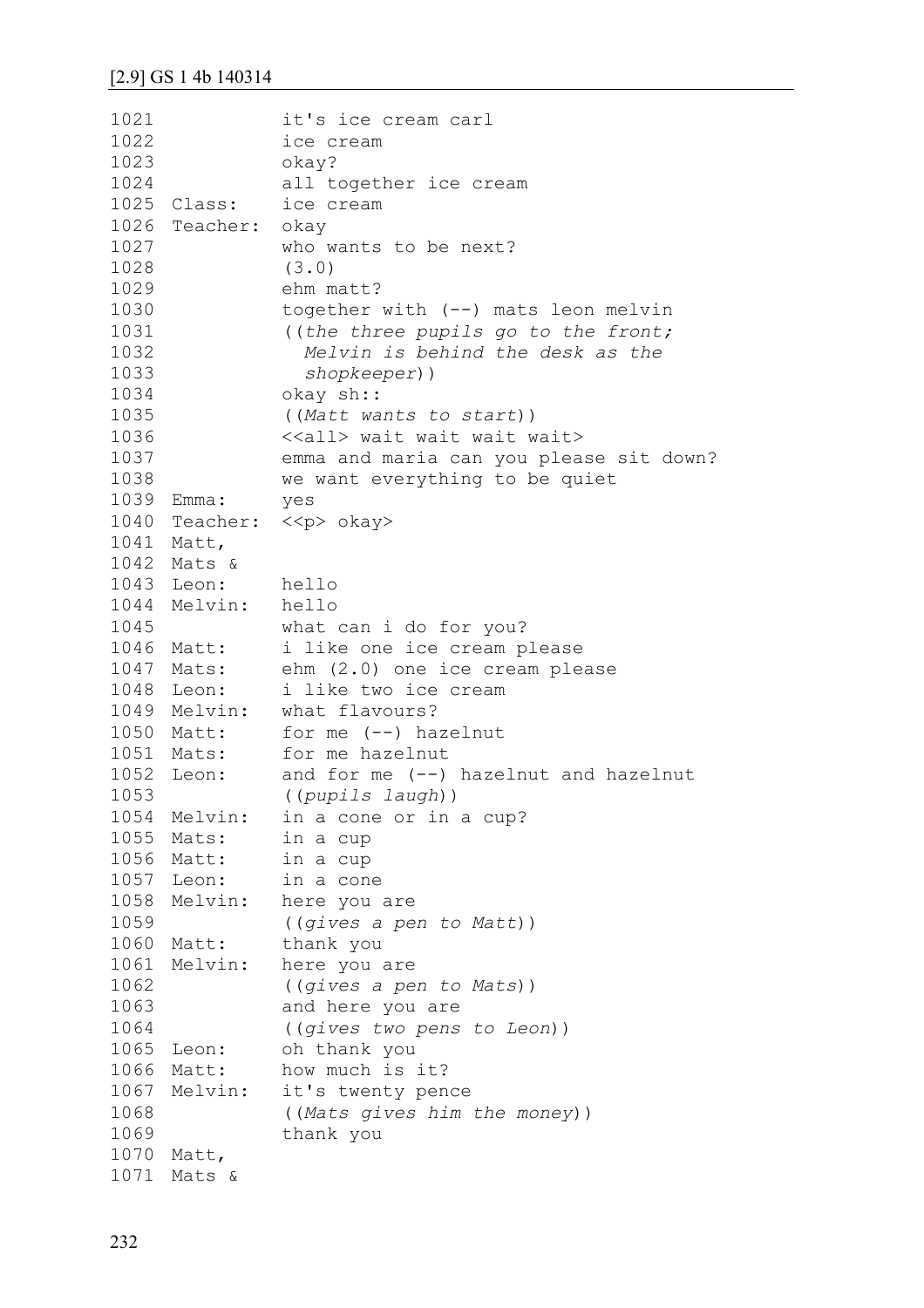```
1072 Leon:
1073 Melvin:
1074
1075 Matt:
1076 Emma:
1077
Mats: ja
1078
Teacher: okay
1079
1080
1081
1082 Class:
1083
Teacher: sh::
1084
1085
1086 Class:
1087
1088
Teacher: you can buy one ice cream
1089
1090
1091
1092
1093
1094
1095
1096
1097
1098
1099
1100
1101
1102
1103
1104
1105
1106
1107
1108 Class:
1109
Valentine:hello
1110
Nelly, 
1111
Linda &
1112 Nora:
1113
Valentine:what can i do for you? 
1114 Linda:
1115
1116
Valentine:in a cup or a cornet?
1117 Nelly:
1118 Linda:
1119 Nora:
1120
Valentine:what flavours?
1121
Nelly: i like (---) strawberry and hazelnut
1122
Valentine:okay [goodbye]
               [goodbye]
                have a nice day
               have a nice day
               zwanzig cent?
                [((applauds; the class gets loud))]
                [give them a big hand please]
                okay
                Class: ((pupils mumble))
                one two three 
                look at me
                one two
                look at you
                and you can have (--) hazelnut 
                vanilla 
                strawberry 
                and yogurt
                all in one ice cream 
                okay? 
               you don't need 
                one ice cream hazelnut 
               one ice cream hazelnut 
               one ice cream
               one ice cream and more flavours
               more than one flavour is okay 
               okay your ice cream can have four flavours 
               for example 
               okay? 
               okay who wants to be next? 
                valentine?
                ((the next group goes to the front; 
                   Valentine gets behind the desk))
                Class: ((pupils mumble))
               hello
               i would like three (([srr:])) ice creams
                please
               in a cup
               in a cornet
               in a cup
```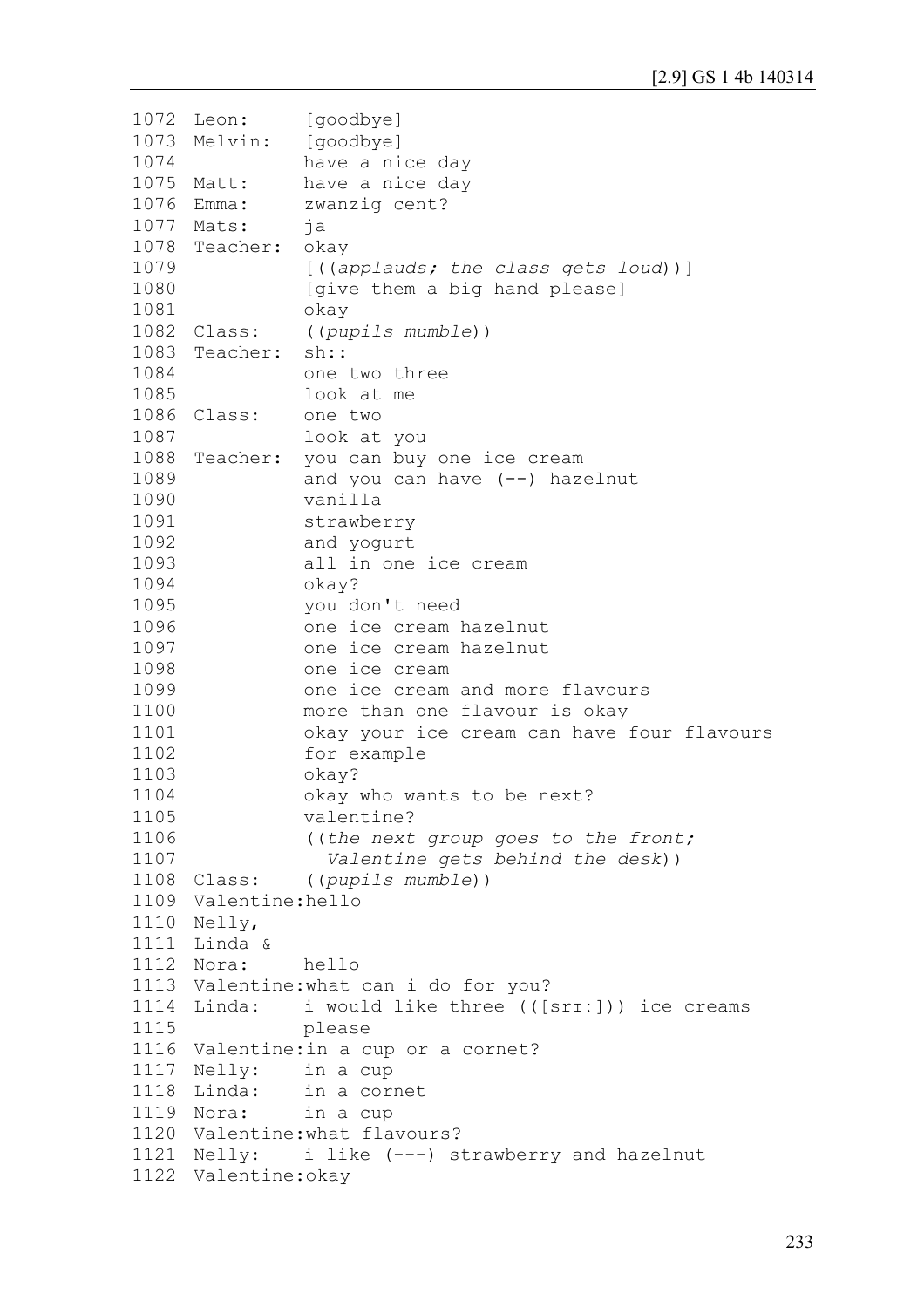```
1123
1124 Linda:
1125
Valentine:and for you? ((looks at Nora))
1126 Nora:
1127
Valentine:okay 
1128
1129
1130 Nelly:
1131
Valentine:here you are 
1132
1133 Linda:
1134
Valentine:here you are 
1135
1136 Nora:
1137 Linda:
1138
Valentine:three pounds 
1139 Linda:
1140
Valentine:thank you
1141
Valentine:goodbye 
1142
Linda,
1143
Nelly &
1144 Nora:
1145
Valentine:have a nice day yay
1146
Teacher: okay 
1147
1148
1149 Class:
1150
Teacher: okay
1151
1152
1153
1154
1155
1156
1157
1158
1159
1160
1161
1162
1163
1164 Max:
1165
Chris: hello 
1166
1167 Max:
1168 Jonas:
1169 Max:
1170 Chris:
1171 Max:
1172
1173
                ((prepares the ice cream))
               i like hazelnut
               i would like strawberry and vanilla
               here you are 
                ((gives the ice cream to Nelly))
               thank you
               ((gives the ice cream to Linda))
               thank you
                ((gives the ice cream to Nora))
               thank you
               how much is it?
               here you are
               goodbye
               very good 
                ((applauds))
               Class: ((pupils applaud))
               next group?
                ((pupils mumble))
               max chris and jonas?
                ((Jonas does not want to perform)) 
               there is no problem jonas
               come on 
               yeah you can take your pupil's book 
               if you want
               okay? 
               no problem 
               you can take your pupil's book 
               it's alright 
               mats? ((wants him to be quiet))
               hello
               can i (-) what can i do for you?
               Max: ((looks at Jonas))
              nein du
               two ice creams please
              what flavours?
              ehm vanilla and chocolate please
      Jonas: and for me strawberry and yogurt please
      Chris: in a cup or in a cornet?
```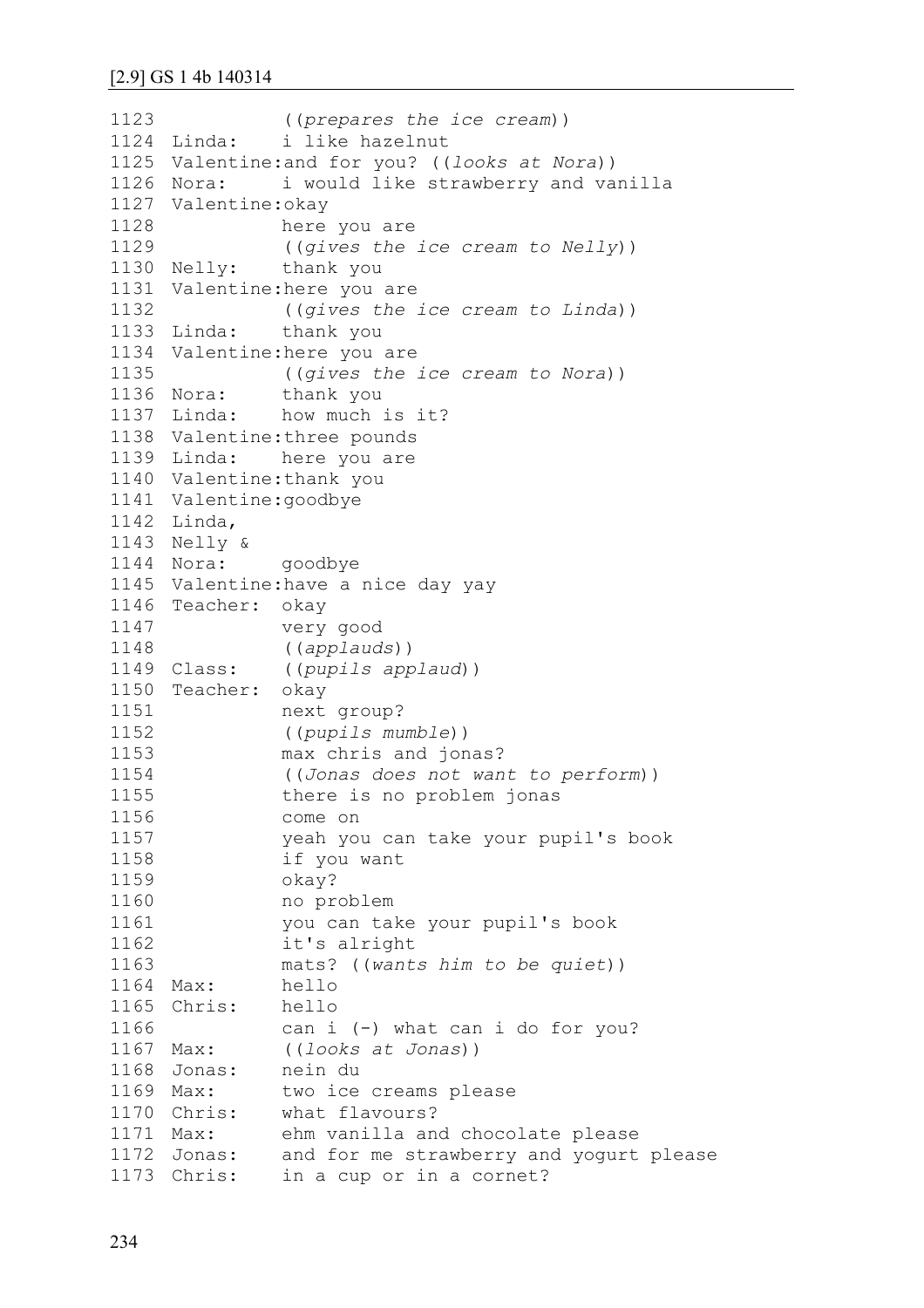| 1174 | Jonas:      | in a cup                                 |
|------|-------------|------------------------------------------|
|      | 1175 Max:   | in a cup                                 |
|      | 1176 Chris: | here you are                             |
| 1177 |             | ((gives the ice creams to both of them)) |
| 1178 | Jonas:      | thank you                                |
| 1179 |             | ((looks in his book))                    |
| 1180 |             | how much is it?                          |
|      | 1181 Chris: | it's five pounds                         |
| 1182 | Max:        | here you are                             |
| 1183 |             | ((gives him the money))                  |
| 1184 | Chris:      | thank you                                |
| 1185 |             | goodbye                                  |
| 1186 |             | have a nice day                          |
| 1187 | Max:        | goodbye                                  |
| 1188 | Teacher:    |                                          |
|      |             | okay                                     |
| 1189 |             | that was good                            |
| 1190 |             | ((applauds))                             |
| 1191 | Class:      | ((pupils applaud))                       |
|      |             | 1192 Teacher: well done                  |
| 1193 |             | okay                                     |
| 1194 |             | and i think we've got one last group     |
| 1195 |             | tim toni and vince                       |
| 1196 |             | ((the three boys go to the front;        |
| 1197 |             | Vince gets behind the desk))             |
| 1198 | Vince:      | hello                                    |
|      | 1199 Toni:  | hello                                    |
|      | 1200 Vince: | can i help you?                          |
|      | 1201 Toni:  | two ice creams please                    |
| 1202 | Vince:      | what flavours?                           |
| 1203 | Toni:       | for me strawberry hazelnut vanilla       |
| 1204 |             | and chocolate                            |
| 1205 | $Tim$ :     | and for me hazelnut and strawberry       |
| 1206 |             | hazelnut and strawberry                  |
| 1207 | Vince:      | okay                                     |
| 1208 |             | in a cup or a cornet?                    |
|      | 1209 Toni:  | in a cornet                              |
| 1210 | Tim:        | in a cornet                              |
|      | 1211 Vince: | ((gives the ice cream to them))          |
| 1212 |             | here you are                             |
| 1213 |             | here you are                             |
| 1214 | Toni:       | how much is it?                          |
|      | 1215 Vince: | seven pounds and twenty pence            |
| 1216 | Toni:       | here you are                             |
| 1217 | Vince:      | thank you                                |
|      | 1218 Toni:  | goodbye                                  |
|      | 1219 Vince: |                                          |
| 1220 |             | goodbye                                  |
|      |             | ((pupils return to their seats))         |
| 1221 | Teacher:    | okay                                     |
| 1222 |             | very good                                |
| 1223 |             | ((applauds; some pupils applaud, too))   |
| 1224 |             | okay                                     |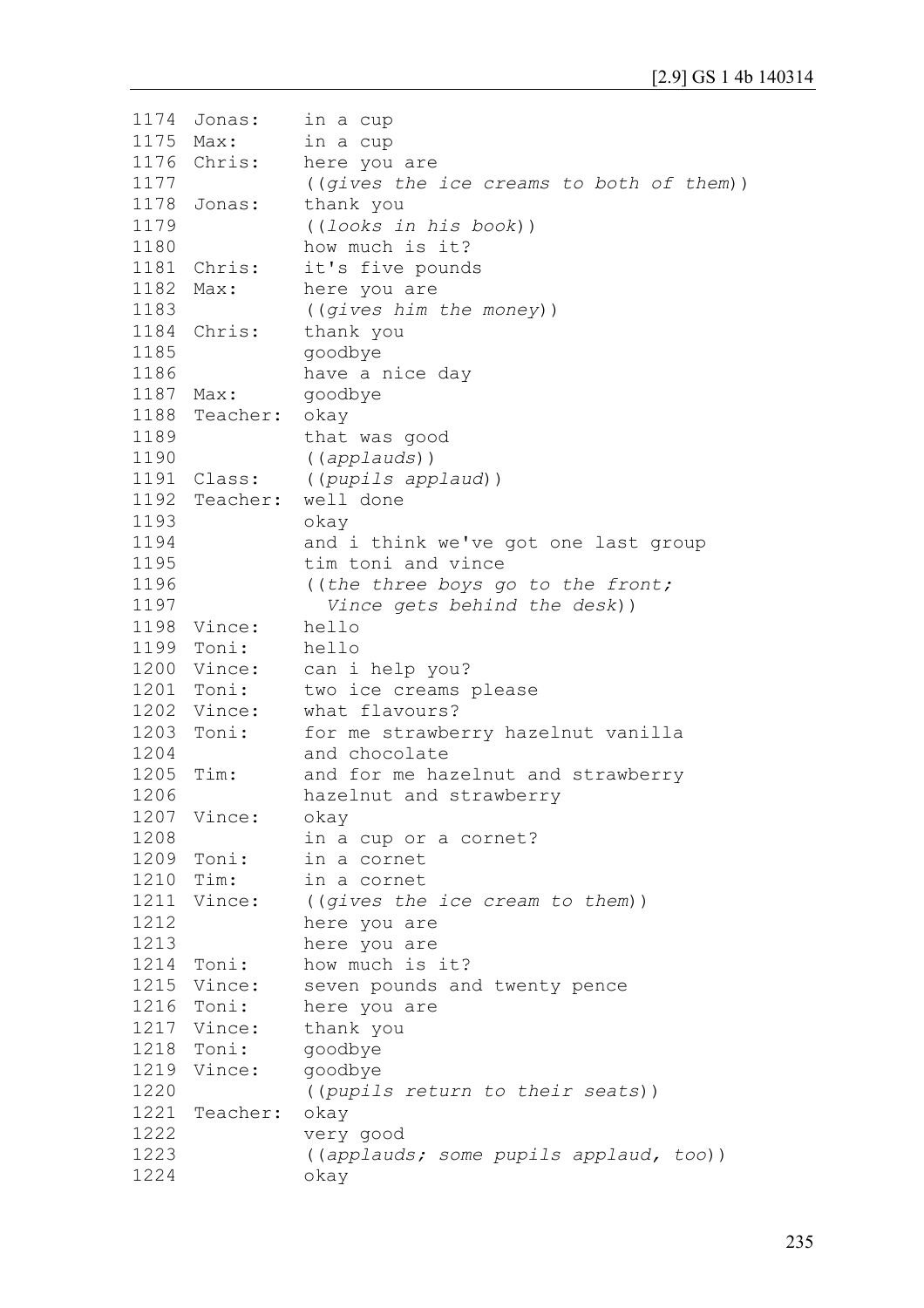| 1225 |                      | i want to say one more thing                           |
|------|----------------------|--------------------------------------------------------|
| 1226 |                      | switch off                                             |
| 1227 |                      | also an der stelle wo man sagt                         |
| 1228 |                      | was man gerne als sorten haben möchte                  |
| 1229 |                      | da haben einige (-) einige gesagt                      |
| 1230 |                      | was sie gerne mögen                                    |
| 1231 |                      | da haben sie gesagt                                    |
| 1232 |                      | i like vanilla and chocolate                           |
| 1233 |                      | das ist zwar auch eine schöne information              |
| 1234 |                      | für den verkäufer                                      |
| 1235 |                      | aber man möchte ja eigentlich sagen                    |
| 1236 |                      | ich hätte gerne                                        |
| 1237 |                      | und da muss man sagen                                  |
| 1238 |                      | i'D like vanilla and chocolate please                  |
| 1239 |                      | or you can say as nora did                             |
| 1240 |                      | nora said i would like vanilla and                     |
| 1241 |                      | chocolate                                              |
| 1242 |                      | ja?                                                    |
| 1243 |                      | $SO$ ?                                                 |
| 1244 |                      | all together                                           |
| 1245 |                      | i'd like                                               |
|      | 1246 Class: i'd like |                                                        |
|      |                      | 1247 Teacher: i would like                             |
|      |                      | 1248 Class: i would like                               |
|      |                      | 1249 Teacher: wo ist die- wo ist der unterschied       |
| 1250 |                      | wenn ich i would like sage oder i'd like?              |
| 1251 |                      | kann sich das jemand denken?                           |
| 1252 |                      | haben wir schon mal besprochen                         |
| 1253 |                      | i write it-                                            |
|      |                      | 1254 Carl: ((raises his hand))                         |
|      | 1255 Teacher: carl?  |                                                        |
|      |                      | 1256 Carl: ich möchte und das mag ich                  |
| 1257 | Teacher:             | ((writes on the board 'I would = $I'd')$ )             |
| 1258 |                      | i would und i'd ist das gleiche                        |
| 1259 |                      | was wurde hier einfach nur getan?                      |
| 1260 |                      | ((pupils raise their hands; some say 'ach'))           |
| 1261 |                      | matt?                                                  |
| 1262 | Matt:                | die engländer waren nur faul                           |
| 1263 | Teacher:             | mhm                                                    |
| 1264 |                      | und die haben dann sozusagen das verkürzt              |
| 1265 |                      | wie bei auch ehm i haven't                             |
| 1266 |                      |                                                        |
|      |                      | kann man ja auch sagen<br>< <len> i have not&gt;</len> |
| 1267 |                      |                                                        |
| 1268 |                      | i would is the same as i'd                             |
| 1269 |                      | i'd like                                               |
| 1270 |                      | okay                                                   |
| 1271 |                      | alright                                                |
| 1272 |                      | i think we've just (-) two minutes left                |
| 1273 |                      | so i would say                                         |
| 1274 | Pupils:              | bingo                                                  |
| 1275 |                      | bingo                                                  |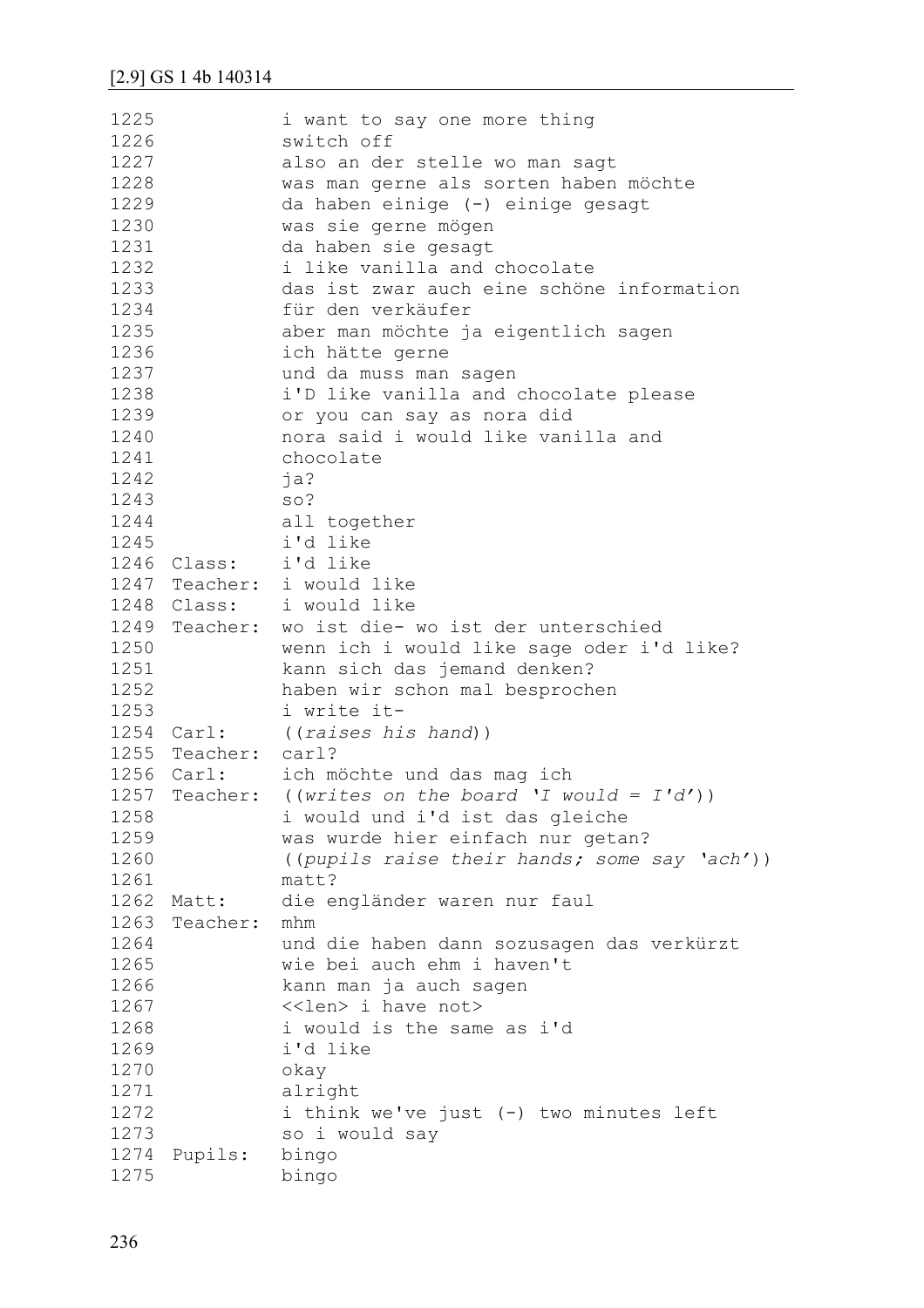```
1276
Teacher: no bingo 
1277
1278
1279 Pupils:
1280
Teacher: yes stand up
1281 Class:
1282
Teacher: alright 
1283
1284
Class: yes
1285 Teacher:
1286
Teacher & 
1287 Class:
1288
Teacher: simon says check your watch 
1289
Teacher & 
1290 Class:
1291
Teacher: simon says bend your knees 
1292
Teacher & 
1293 Class:
1294
Teacher: ehm say hello to mister <name> 
1295 Class:
1296
Teacher: oh how impolite
1297 Class:
1298
Teacher: simon sa:ys äh jump 
1299
Teacher & 
1300 Class:
1301
Teacher: turn around
1302
1303
Pupils: max
1304
1305
1306
Teacher: okay sh
1307
1308
Teacher & 
1309 Class:
1310
Teacher: bend your knees
1311
Teacher & 
1312 Class:
1313
1314
Teacher: simon says clap your hands 
1315
Teacher & 
1316 Class:
1317
Teacher: touch your nose 
1318
1319
Pupils: melvin 
1320
1321
Teacher: clap your hands 
1322
1323 Matt:
1324
1325 Teacher:
1326
Teacher & the time is-
               the time is too short for bingo
               simon says
               ((pupils are happy and cheer))
                are you ready?
               simon says touch your nose
                Class: ((pupils touch their noses)) 
               Class: ((pupils check their watches))
                Class: ((pupils bend their knees)) 
               ((pupils say nothing))
               Class: ((some pupils laugh))
                Class: ((pupils jump))
                ((turns around))
               maria
                ((they both sit down))
                ehm simon says snap your fingers
               Class: ((pupils snap their fingers)) 
                ((the teacher bends her knees;
                   the pupils do nothing)) 
               Class: ((the pupils clap their hands))
                ((touches her nose))
                ((Melvin sits down))
                ((claps her hands))
                ionas
                ((Jonas sits down))
               simon says have a glass of milk
```